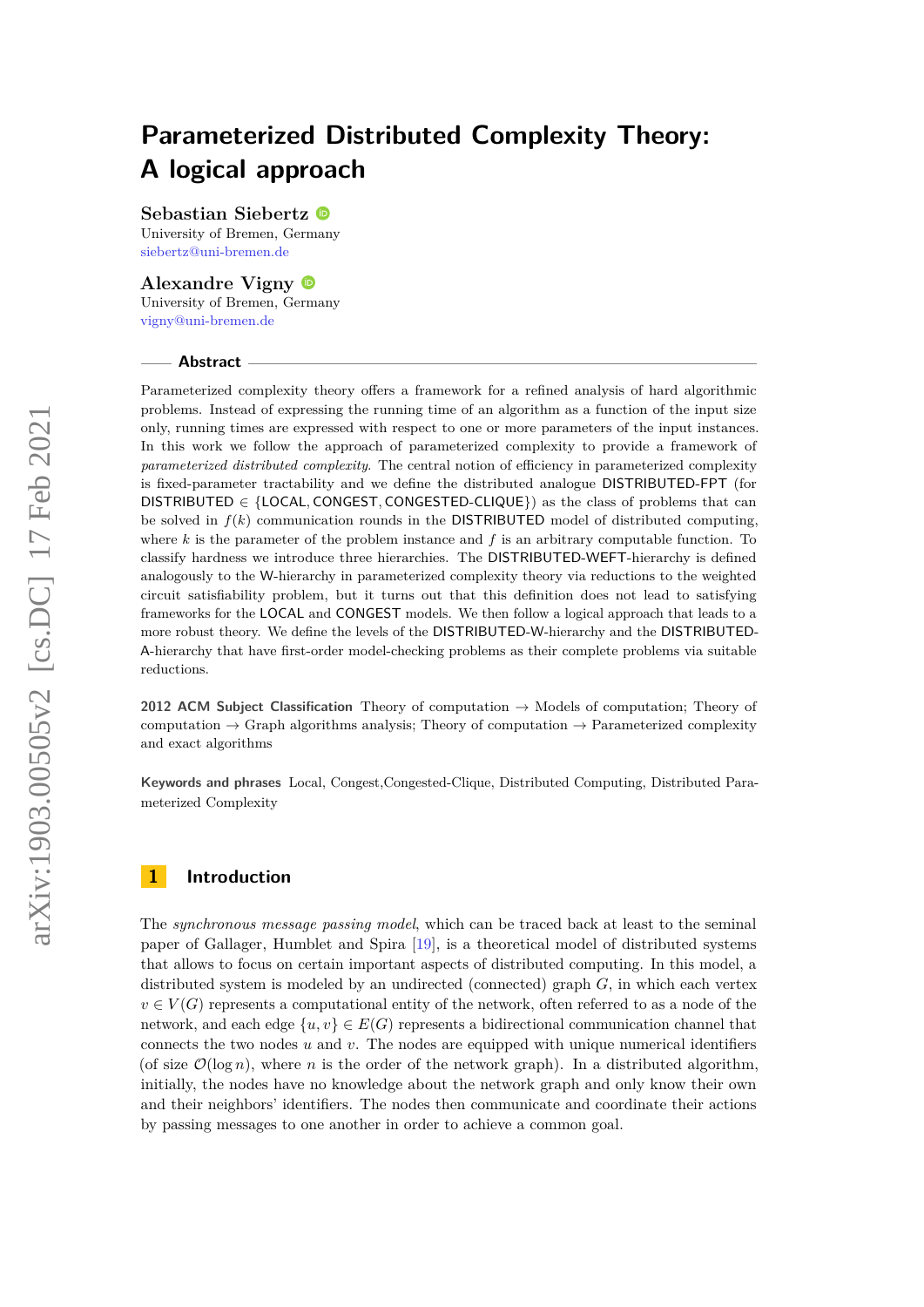The synchronous message passing model without any bandwidth restrictions is called the LOCAL model of distributed computing [\[31\]](#page-23-0). If every node is restricted to send messages of size at most  $\mathcal{O}(\log n)$  one obtains the CONGEST model, and finally, if messages of size  $\mathcal{O}(\log n)$ can be sent to all nodes of the network graph (not only to the neighbors of a node) we speak of the CONGESTED-CLIQUE model. The time complexity of a distributed algorithm in each of these models is defined as the number of communication rounds until all nodes terminate their computations.

Typically considered computational tasks are related to graphs, in fact, often the graph that describes the network topology is the graph of the problem instance itself. For example, in a distributed algorithm for the Dominating Set problem, the computational task is to compute a small dominating set of the network graph *G*. Each node of the network must decide and report whether it shall belong to the dominating set or not.

Research in the distributed computing community is to a large extent problem-driven. There is a huge body of literature on upper and lower bounds for concrete problems. We refer to the surveys of Suomela [\[33\]](#page-23-1) and Elkin [\[10\]](#page-22-1) for extensive overviews of distributed algorithms. There has also been major progress in developing a systematic distributed complexity theory, including definitions of suitable locality preserving reductions and distributed complexity classes. We refer to  $\left[1, 2, 5, 13, 16, 25\right]$  $\left[1, 2, 5, 13, 16, 25\right]$  $\left[1, 2, 5, 13, 16, 25\right]$  $\left[1, 2, 5, 13, 16, 25\right]$  $\left[1, 2, 5, 13, 16, 25\right]$  $\left[1, 2, 5, 13, 16, 25\right]$  $\left[1, 2, 5, 13, 16, 25\right]$  $\left[1, 2, 5, 13, 16, 25\right]$  $\left[1, 2, 5, 13, 16, 25\right]$  $\left[1, 2, 5, 13, 16, 25\right]$  $\left[1, 2, 5, 13, 16, 25\right]$  for extensive background.

A very successful approach to deal with computationally hard problems is the approach of parameterized complexity. Instead of measuring the running time of an algorithm with respect to the input size only, this approach takes into account one or more additional parameters. In many practical applications it is reasonable to assume that structural parameters of the input instances are bounded, another commonly considered parameter is the size of the solution. In case a parameter is bounded, one can design special algorithms that aim to restrict the non-polynomial dependence of the running time to this parameter. For example, the currently fastest known exact algorithm for the Dominating Set problem on *n*-vertex graphs runs in time  $\mathcal{O}(1.4969^n)$  [\[34\]](#page-23-2). If, however, we are dealing with structured graphs, e.g. if we may assume that a graph  $G$  excludes a complete bipartite subgraph  $K_{t,t}$ , we can decide in time  $2^{\mathcal{O}(t^2 k \log k)} \cdot ||G||$  whether *G* contains a dominating set of size at most *k* [\[12\]](#page-22-5). When *k* and *t* are small and *G* is large, this may be a major improvement over the exact algorithm. If a problem admits such running times, we speak of a fixed-parameter tractable problem. More precisely, a parameterized problem is *fixed-parameter tractable* if there is an algorithm solving it in time  $f(k) \cdot n^c$ , where k is the parameter, f is a computable function, *n* is the input size and *c* is a constant.

In this work we follow the approach of parameterized complexity to provide a framework of *parameterized distributed complexity*. For any DISTRIBUTED model, where DISTRIBUTED ∈ {LOCAL*,* CONGEST*,* CONGESTED-CLIQUE}, we define the distributed complexity class **DISTRIBUTED-FPT** as the class of problems that can be solved in  $f(k)$  communication rounds in the DISTRIBUTED model, where *k* is the parameter of the problem instance and *f* is an arbitrary computable function. These classes are the distributed analogues of the central notion of fixed-parameter tractability.

Parameterized approaches to distributed computing were recently studied in [\[24\]](#page-22-6), where it was shown that *k*-paths and trees on *k* nodes can be detected in  $\mathcal{O}(k \cdot 2^k)$  rounds in the BROADCAST-CONGEST model. Similar randomized algorithms were obtained in the context of distributed property testing [\[4,](#page-21-3) [11\]](#page-22-7). The setting which is closest to our present work is the work of Ben-Basat et al. [\[3\]](#page-21-4). The authors studied the parameterized distributed complexity of several fundamental graph problems, parameterized by solution size, such as the VERTEX COVER problem, the INDEPENDENT SET problem, the DOMINATING SET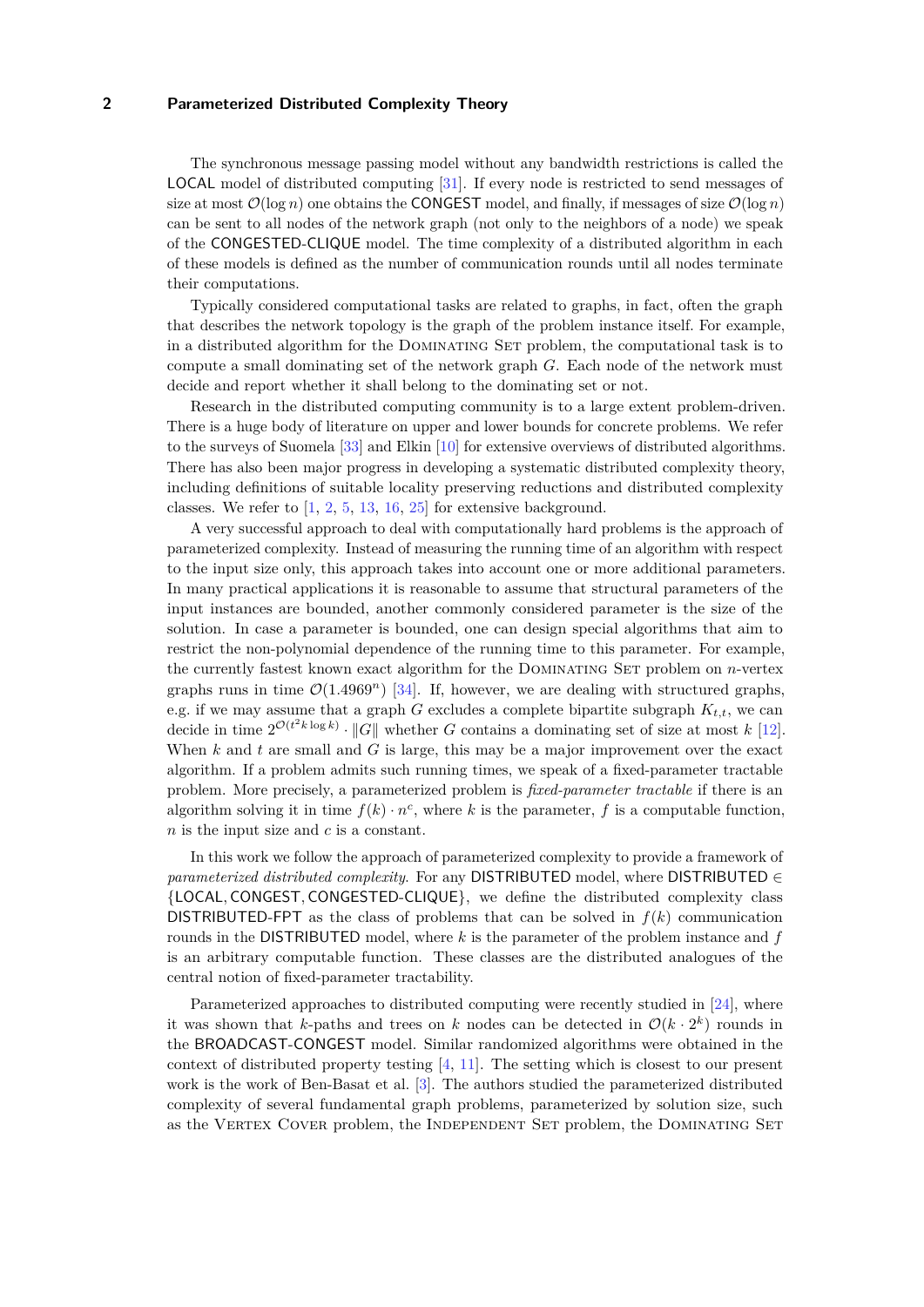problem, the Matching problem, and several more. In each of these problems the question is to decide whether there exists a solution of size *k*, where *k* is the input parameter. They showed that all of the above problems are fixed-parameter tractable in the LOCAL model – in our notation: they belong to the class LOCAL-FPT.

This is no surprise e.g. for the Dominating Set problem: if a dominating set of a connected graph *G* has size at most *k*, then the diameter of *G* is bounded by 3*k*. Hence, in the LOCAL model one can either learn in 3*k* rounds the whole graph topology and determine by brute force whether a dominating set of size *k* exists. Otherwise, if the diameter is too large, the algorithm can simply reject the instance as a negative instance. Similarly, an independent set of size *k* can be chosen greedily if the diameter of *G* is sufficiently large and the problem can be solved by brute force otherwise. The authors of [\[3\]](#page-21-4) formalized this phenomenon by defining the class DLB of problems whose optimal solution size is lower bounded by the graph diameter. The situation is more complex in the CONGEST model. For this model, the authors study two problems, namely the VERTEX COVER problem and the MATCHING problem, and prove that both problems admit fixed-parameter distributed algorithms in the CONGEST model – in our notation: they belong to the class CONGEST-FPT.

In parameterized complexity theory, the VERTEX COVER problem is a standard example of a fixed-parameter tractable problem, while the INDEPENDENT SET problem and DOMINATING SET problem are beliebved to be intractable. While lacking the techniques to actually prove this intractability, parameterized complexity theory offers a way to establish intractability by classifying problems into complexity classes by means of suitable reductions. The W-hierarchy is a collection of complexity classes that may be seen as a parameterized refinement of the classical complexity class NP. The INDEPENDENT SET problem is the foremost example of a problem that is hard for the parameterized complexity class  $W[1]$ . Similarly, the DOMINATING SET problem is a prime example of a  $W[2]$ -hard problem. The A-hierarchy is a collection of complexity classes that may be seen as a parameterized analogue of the polynomial hierarchy.

As the INDEPENDENT SET problem and the DOMINATING SET problem are in LOCAL-FPT. these problems cannot take the exemplary role of hard problems that they take in classical parameterized complexity theory. However, their colored variants remain hard also in the distributed setting. For example, in the MULTICOLORED INDEPENDENT SET problem one searches in a colored graph for an independent set where all vertices of the set have different colors. As the colors can be given to vertices in an arbitrary way, the problem looses its local character and becomes hard also in the LOCAL model. In the CONGEST model this hardness is already observed for the uncolored INDEPENDENT SET problem [\[3\]](#page-21-4). The authors of [\[3\]](#page-21-4) establish a lower bound of  $\Omega(n^2/\log^2 n)$  on the number of rounds in the CONGEST model, where *n* can be arbitrarily larger than *k*.

In classical parameterized complexity theory, the W-hierarchy is defined by the complexity of circuits that is required to check a solution. This hierarchy was introduced by Downey and Fellows in [\[7\]](#page-21-5). At a first glance it seems natural to model the circuit evaluation problem as a graph problem and consider it as such in the distributed setting. This leads to the definition of a problem class WEFT $[t]$  for each  $t \geq 1$  and we define the class DISTRIBUTED-WEFT $[t]$  as the class of those problems that reduce via parameterized DISTRIBUTED reductions to a member of WEFT $[t]$ . The problem with this is that in the definition of the W-hierarchy one considers circuit families of bounded depth. In our locality sensitive setting this does not lead to a robust complexity theory: for example, we obtain that  $\text{LOCAL-WEFT}[t] \subseteq \text{LOCAL-FPT}$  for each *t*.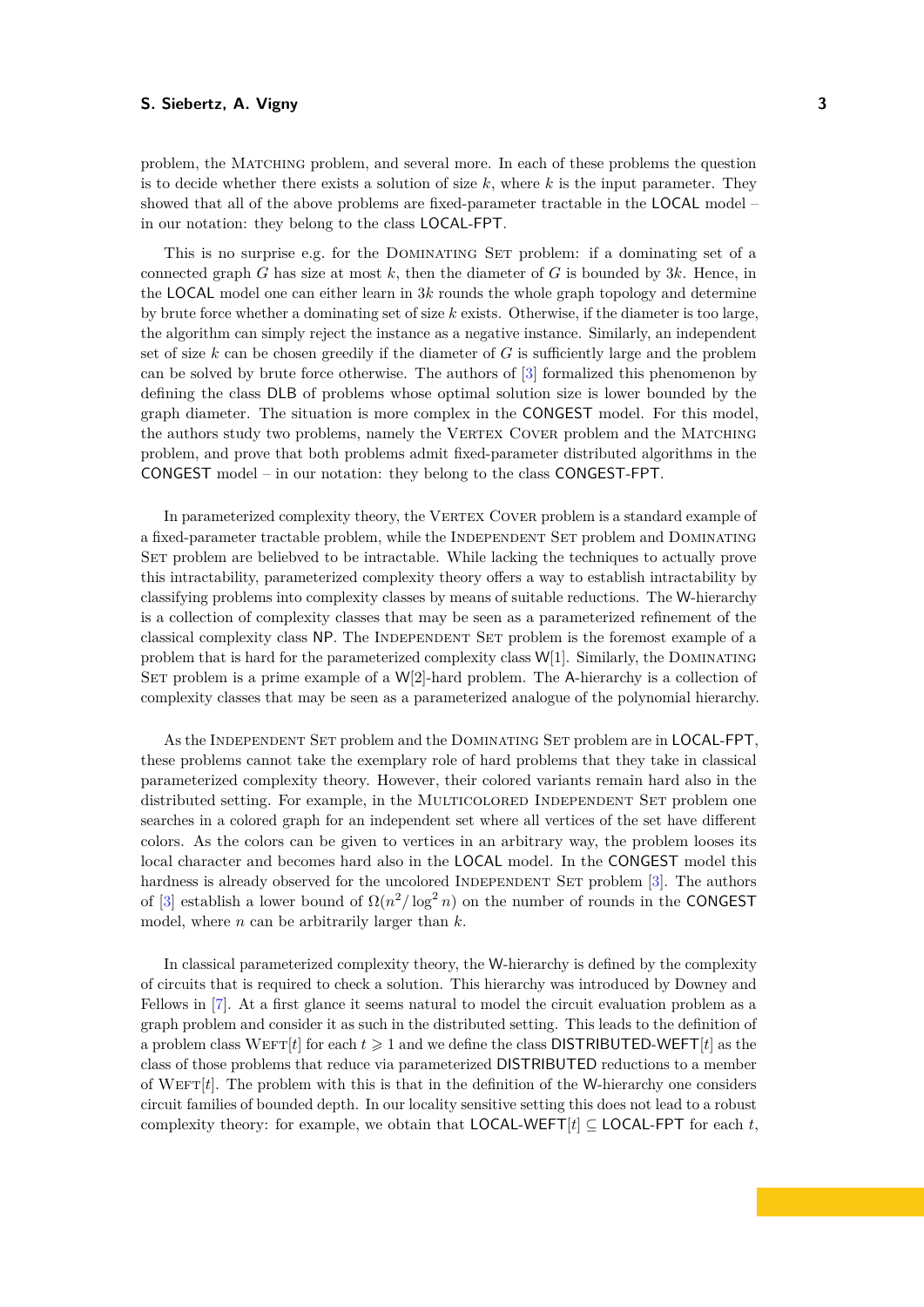while the MULTICOLORED INDEPENDENT SET problem, which we would like to place into the class LOCAL-WEFT[1], does not lie in any of the classes LOCAL-WEFT[*t*]. These problems do not arise in the CONGESTED-CLIQUE model and the CONGESTED-CLIQUE-WEFT hierarchy is an interesting hierarchy to study. We refer to [Section 3](#page-8-0) for the details.

The A-hierarchy was introduced by Flum and Grohe, originally in terms of the parameterized halting problem for alternating Turing machines [\[14\]](#page-22-8). This definition cannot be easily adapted to the distributed setting. Instead, we follow another approach of [\[14\]](#page-22-8) (see also the monograph [\[15\]](#page-22-9)), where problems are classified by their descriptive complexity. More precisely, the authors classify problems by the syntactic form of their definitions in first-order predicate logic. This leads in a very natural way to the definition of the levels of the W- and A-hierarchy. We denote by  $\Sigma_0$  and  $\Pi_0$  the class of quantifier-free formulas. For  $t \geq 0$ , we let  $\Sigma_{t+1}$  be the class of all formulas  $\exists x_1 \ldots \exists x_\ell \varphi$ , where  $\varphi \in \Pi_t$ , and we let  $\Pi_{t+1}$  be the class of all formulas  $\forall x_1 \dots \forall x_\ell \varphi$ , where  $\varphi \in \Sigma_t$ . Furthermore, for  $t \geq 1$ ,  $\Sigma_{t,1}$  denotes the class of all formulas of  $\Sigma_t$  such that all quantifier blocks after the leading existential block have length at most 1. The model-checking problem for a class  $\Phi$  of formulas, denoted MC- $\Phi$ , is the problem to decide for a given (vertex and edge colored) graph *G* and formula  $\varphi \in \Phi$ whether  $\varphi$  is satisfied on *G*. For all  $t \geq 1$ , MC- $\Sigma_{t,1}$  is complete for W[*t*] under fpt-reductions, and for all  $t \ge 1$ , MC- $\Sigma_t$  is complete for A[*t*] under fpt-reductions [\[15\]](#page-22-9). After giving an appropriate notion of parameterized DISTRIBUTED reductions, we define for all  $t \geq 1$  the class DISTRIBUTED-W[*t*] as the class  $[MC-\Sigma_{t,1}]$ <sup>DISTRIBUTED</sup> of problems that reduce to the  $\Sigma_{t,1}$ model-checking problem via parameterized DISTRIBUTED reductions. Analogously, we define for all  $t \geq 1$  the class DISTRIBUTED-A[ $t$ ] as the class  $\text{[MC-}\Sigma_t\text{]}^{\text{DISTRIBUTED}}$  of problems that reduce to the  $\Sigma_t$  model-checking problem via parameterized DISTRIBUTED reductions. The details are presented in [Section 4.](#page-10-0)

Let us comment on our choice to use the model-checking problem for first-order logic as the basis of our distributed complexity theory. In principle, one could take any problem and define a complexity class from its closure under appropriate reductions. The model-checking problem for fragments of first-order logic is a very natural candidate to use for the definition of complexity classes. The number of quantifiers and of quantifier alternations in a formula needed to describe a problem give an intuitive indication about the complexity of the problem, which naturally leads to a hierarchy of complexity classes. First-order logic can express many important graph problems in an elegant way, e.g. the existence of a multicolored independent set of size k can be expressed by the formula  $\exists x_1 \ldots \exists x_k (\bigwedge_{1 \leqslant i \leqslant k} P_i(x_i) \wedge \bigwedge_{1 \leqslant i \neq j \leqslant k} \neg E(x_i, x_j)).$ Here, the  $P_i$  are unary predicates that encode the colors of vertices and  $E$  is a binary predicate that encodes the edge relation (here we assume for simplicity that the graph is colored only with the colors  $P_1, \ldots, P_k$ ). The above formula is a  $\Sigma_{1,1}$ -formula, hence the Multicolored Independent Set problem is placed in the class DISTRIBUTED-W[1], as intended. Similarly, the existence of a dominating set of size at most *k* can be expressed by the formula  $\exists x_1 \ldots \exists x_k \forall y (\bigvee_{1 \leq i \leq k} (y = x_i \vee E(y, x_i)))$ . This is a  $\Sigma_{2,1}$ -formula, which places the DOMINATING SET problem in the class DISTRIBUTED-W[2]. In particular, we have the desired inclusions DISTRIBUTED-FPT ⊂ DISTRIBUTED-W[1] and DISTRIBUTED-WEFT $[t] \subseteq$  DISTRIBUTED-W[t] for all  $t \geq 1$ . The details can be found in [Section 4.](#page-10-0)

We then use a classical theorem from model theory, namely Gaifman's Theorem, to prove that the LOCAL-W- and LOCAL-A-hierarchy collapse to the second level of the LOCAL-W-hierarchy. On the other hand we conjecture that the CONGEST-W- and -A- and the CONGESTED-CLIQUE-W- and -A-hierarchies are strict.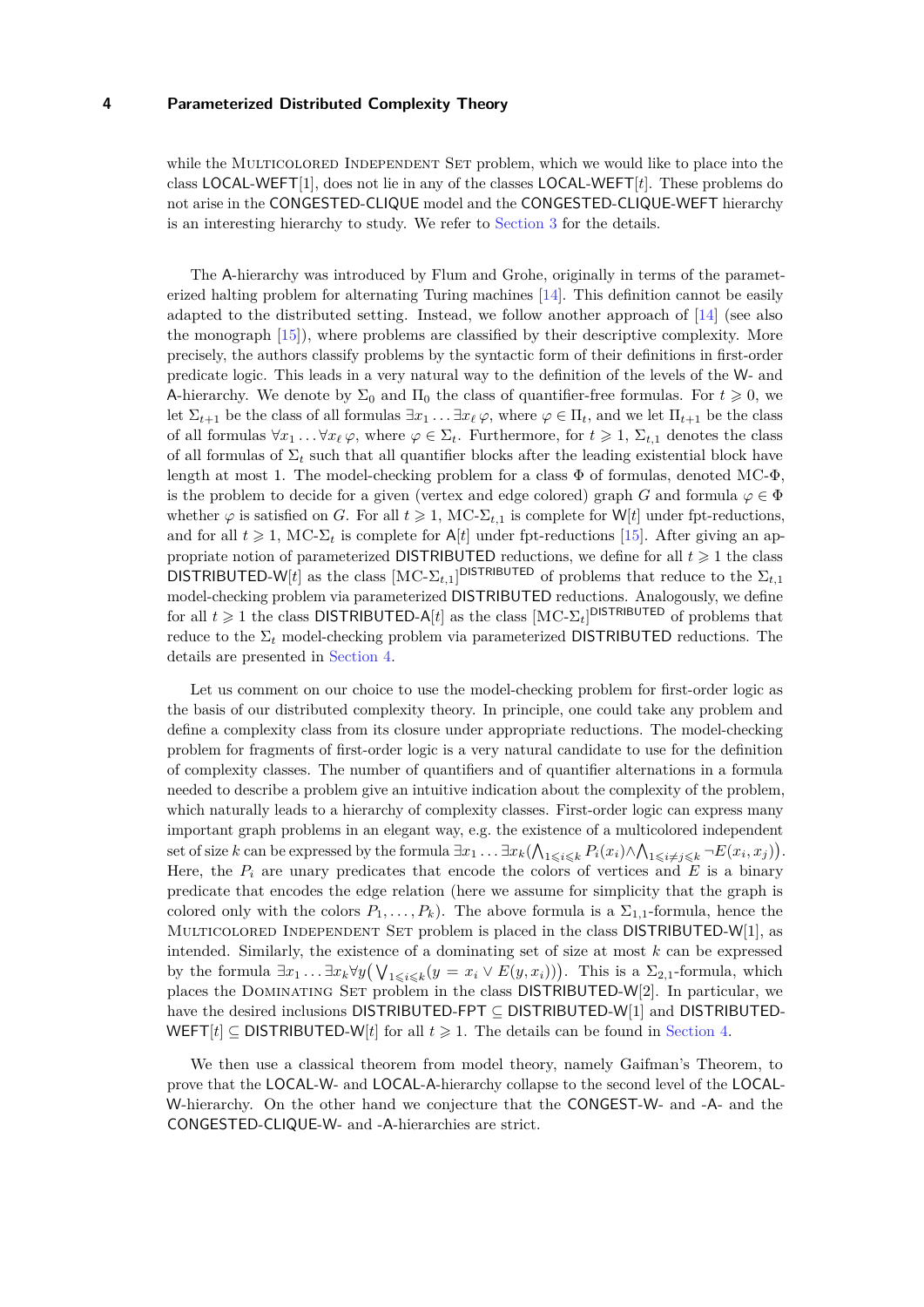Since  $\Sigma_{1,1} = \Sigma_1$ , we have LOCAL-W[1] = LOCAL-A[1] (just as in classical parameterized complexity theory). In the light of the above collapse result it remains (at least for first-order definable problems) to determine whether they belong to LOCAL-W[1]. We prove that the Multicolored Independent Set problem and the Induced Subgraph Isomorphism problem are complete for LOCAL-W[1] under LOCAL reductions. In classical parameterized complexity theory these problems are prime examples of W[1]-complete problems, however, the standard reductions do not translate to LOCAL reductions, and we have to come up with new reductions. We prove that  $LOCAL-W[1] \subsetneq$  LOCAL-W[2] by showing that the CLIQUE Domination problem is not in LOCAL-W[1]. The details can be found in [Section 5.](#page-11-0)

We then turn our attention to *distributed kernelization*. Kernelization is a classical approach in parameterized complexity theory to reduce the size of the input instance in a polynomial time preprocessing step. More formally, a kernelization for a parameterized problem P is an algorithm that computes for a given instance  $(G, k)$  of P in time polynomial in  $(|G| + k)$  an instance  $(G', k')$  of P such that  $(G, k)$  is a positive instance of P if and only if  $(G', k')$  is a positive instance of P and such that  $(|G'| + k')$  is bounded by a computable function in k. The output  $(G', k')$  is called a kernel. It is a classical result of parameterized complexity that a problem is fixed-parameter tractable if and only if it admits a kernel. We give two definitions of distributed kernelization and study their relationship to fixed-parameter tractability. The details are given in [Section 6.](#page-16-0)

Finally, we define the class DISTRIBUTED-XPL as the class of problems that can be solved in  $f(k) \cdot (\log n)^{g(k)}$  rounds (for computable functions f and g) in the DISTRIBUTED model. XPL stands for *slicewise poly-logarithmic*. In parameterized complexity theory the class XP of slicewise polynomial problems contains all problems that can be solved in time  $n^{g(k)}$ for some computable function *g*. This definition obviously has to be adapted to make sense in the distributed setting, as every problem can be solved in a polynomial number of rounds (polynomial in the graph size) in the CONGEST model. As the final result we show that the model-checking problem of first-order logic is in CONGESTED-CLIQUE-XPL when parameterized by formula length on classes of graphs of bounded expansion. We conjecture that this is not the case on all graphs. The details are presented in [Section 7.](#page-18-0)

# **2 Distributed fixed-parameter tractability and reductions**

We consider the *synchronous message passing model*, in which a distributed system is modeled by an undirected connected graph *G*. Each vertex  $v \in V(G)$  represents a computational entity of the network, often referred to as a node of the network, and each edge  $\{u, v\} \in E(G)$ represents a bidirectional communication channel that connects the two nodes *u* and *v*. The nodes are equipped with unique numerical identifiers (of size  $\mathcal{O}(\log n)$ , where *n* is the order of the network graph). In a distributed algorithm, initially, the nodes have no knowledge about the network graph and only know their own and their neighbors identifiers. The nodes communicate and coordinate their actions by passing messages to one another in order to achieve a common goal. The synchronous message passing model without any bandwidth restrictions is called the LOCAL model of distributed computing [\[31\]](#page-23-0). If every node is restricted to send messages of size at most  $\mathcal{O}(\log n)$  one obtains the CONGEST model, and finally, if messages of size  $\mathcal{O}(\log n)$  can be sent to all nodes of the network graph (not only to neighbors) we speak of the CONGESTED-CLIQUE model. The time complexity of a distributed algorithm in each of these models is defined as the number of communication rounds until all nodes terminate their computations. We refer to the surveys [\[10,](#page-22-1) [13,](#page-22-2) [33\]](#page-23-1) for extensive overviews of distributed algorithms.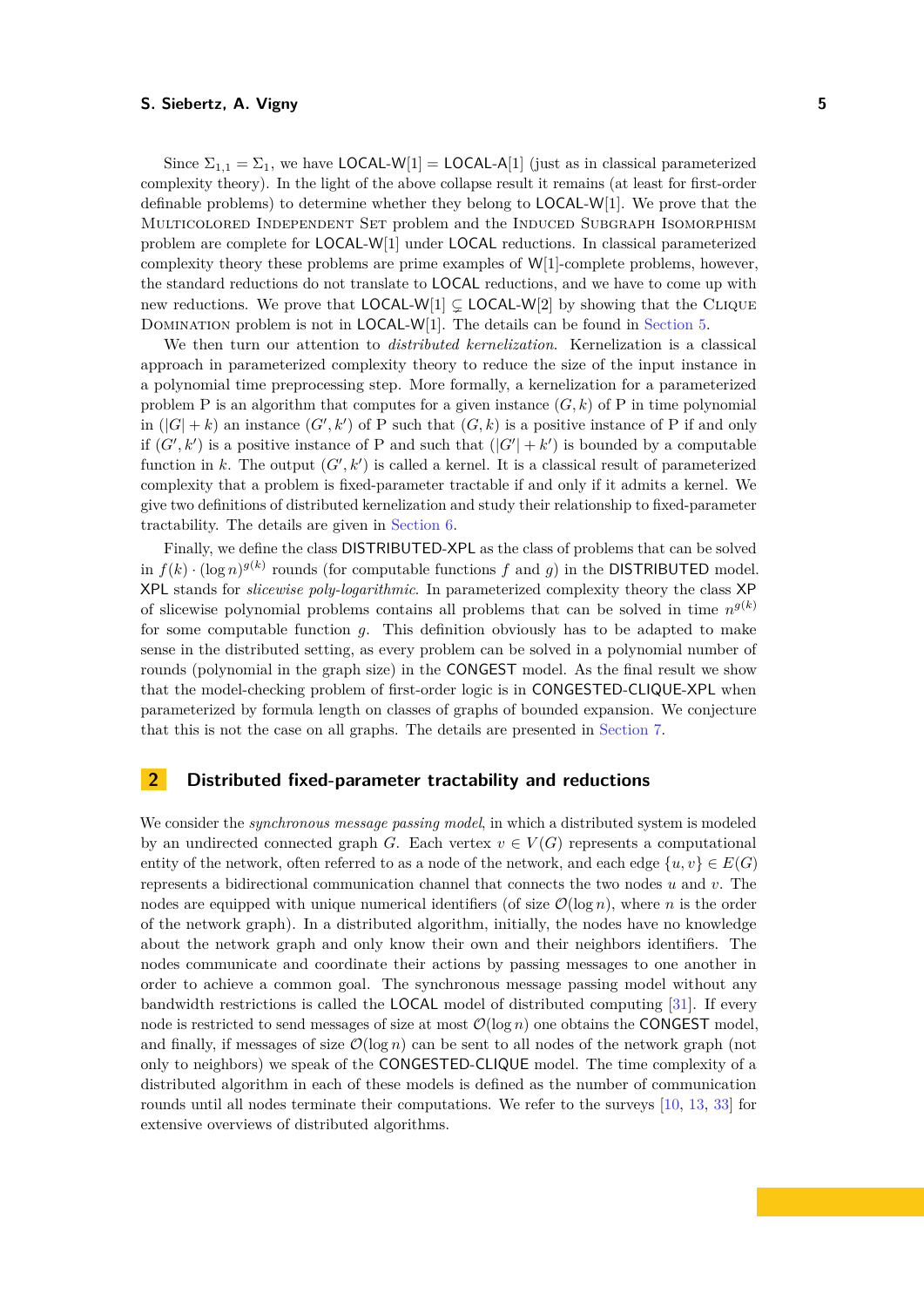Typically considered computational tasks are related to graphs, in fact, often the graph that describes the network topology is the graph of the problem instance itself. We therefore focus on graph problems, and, as usual in complexity theory and also parameterized complexity theory, on decision problems. We allow a fixed number of vertex and edge labels/colors that are accessible via unary and binary predicates  $P_1, \ldots, P_s \subseteq V(G)$  and  $E_1, \ldots, E_t \subseteq V(G)^2$ , for fixed  $s, t \in \mathbb{N}$ . We write  $\mathcal{G}_{s,t}$  for the set of all finite connected graphs with *s* unary and *t* binary predicates. In the following, an instance of a decision problem is a pair  $(G, k)$ , where *G* is a connected, vertex and edge colored graph, and  $k \in \mathbb{N}$  is a parameter. We refer to the textbooks [\[6,](#page-21-6) [8,](#page-21-7) [15\]](#page-22-9) for extensive background on parameterized complexity theory.

**► Definition 2.1.** *A parameterized decision problem is a set*  $P \subseteq G_{s,t} \times \mathbb{N}$  *for some*  $s,t \in \mathbb{N}$ *.* 

Often in the literature, see e.g.  $[16]$ , in a distributed algorithm for a decision problem, each processor must produce a Boolean output *accept* or *reject* and the decision is defined as the conjunction of all outputs. As a matter of taste, we instead define the decision of an algorithm as the *disjunction* of all outputs. With this definition, for example the decision problem whether a graph contains a vertex of a fixed degree *d* becomes a local problem.

I **Definition 2.2.** *In a distributed algorithm for a parameterized decision problem* P*, each node has access to the parameter k of the instance and must at termination produce an output* accept *or* reject*. The decision of the algorithm is defined as the disjunction of the outputs of all nodes, i.e., if the instance belongs to* P*, then some processor must accept and otherwise, all processors must reject.*

We come to the central notion of distributed fixed-parameter tractability. In the following let DISTRIBUTED be any of LOCAL, CONGEST, or CONGESTED-CLIQUE.

I **Definition 2.3.** *A parameterized decision problem* P *belongs to* DISTRIBUTED*-*FPT *if there exists a computable function*  $f$  *and a* DISTRIBUTED *algorithm that on input*  $(G, k)$ *correctly decides in time*  $f(k)$  *whether*  $(G, k) \in P$ *.* 

We remark that the nodes do not have to know the function *f*, however, the algorithm must guarantee that all nodes terminate after  $f(k)$  steps. It is immediate from the definitions that CONGEST-FPT ⊆ LOCAL-FPT and CONGEST-FPT ⊆ CONGESTED-CLIQUE-FPT.

I **Example 2.4.** Independent Set ∈ LOCAL-FPT and Dominating Set ∈ LOCAL-FPT.

**Proof.** This was proved in [\[3\]](#page-21-4) and is a simple consequence of the fact that the size of a maximum independent set (and minimum dominating set) is functionally lower bounded by the graph diameter.

The input to the Multicolored Independent Set problem is an integer *k* and a graph  $G \in \mathcal{G}_{k,1}$  for some  $k \geq 1$  (recall that  $\mathcal{G}_{s,t}$  denotes the set of finite connected graphs with *s* unary and *t* binary predicates). If a node *v* that is labeled by a predicate  $P_i$  is said to have color *P<sup>i</sup>* . The algorithmic question is to decide whether there exist *k* elements with pairwise different colors that form an independent set.

<span id="page-5-0"></span>I **Lemma 2.5.** Multicolored Independent Set *is not in* LOCAL*-*FPT*.*

**Proof.** Assume that there exists a LOCAL-FPT algorithm A that works in  $c := f(3)$  rounds on each instance  $G \in \mathcal{G}_{3,1}$ . Consider the graph  $G_n \in \mathcal{G}_{3,1}$  for  $n > 3c$  with vertex set  $\{v_1, \ldots, v_n\}$  and edge set  $\{\{v_i, v_{i+1}\} : 1 \leq i \leq n-1\}$ , where  $v_1$  is colored with  $P_1, v_n$  is colored with  $P_2$  and  $v_{n/2}$  is colored with  $P_3$ . By definition, some node  $v_i$  must accept the input. By symmetry we may assume that  $1 \leq i \leq n/2$ .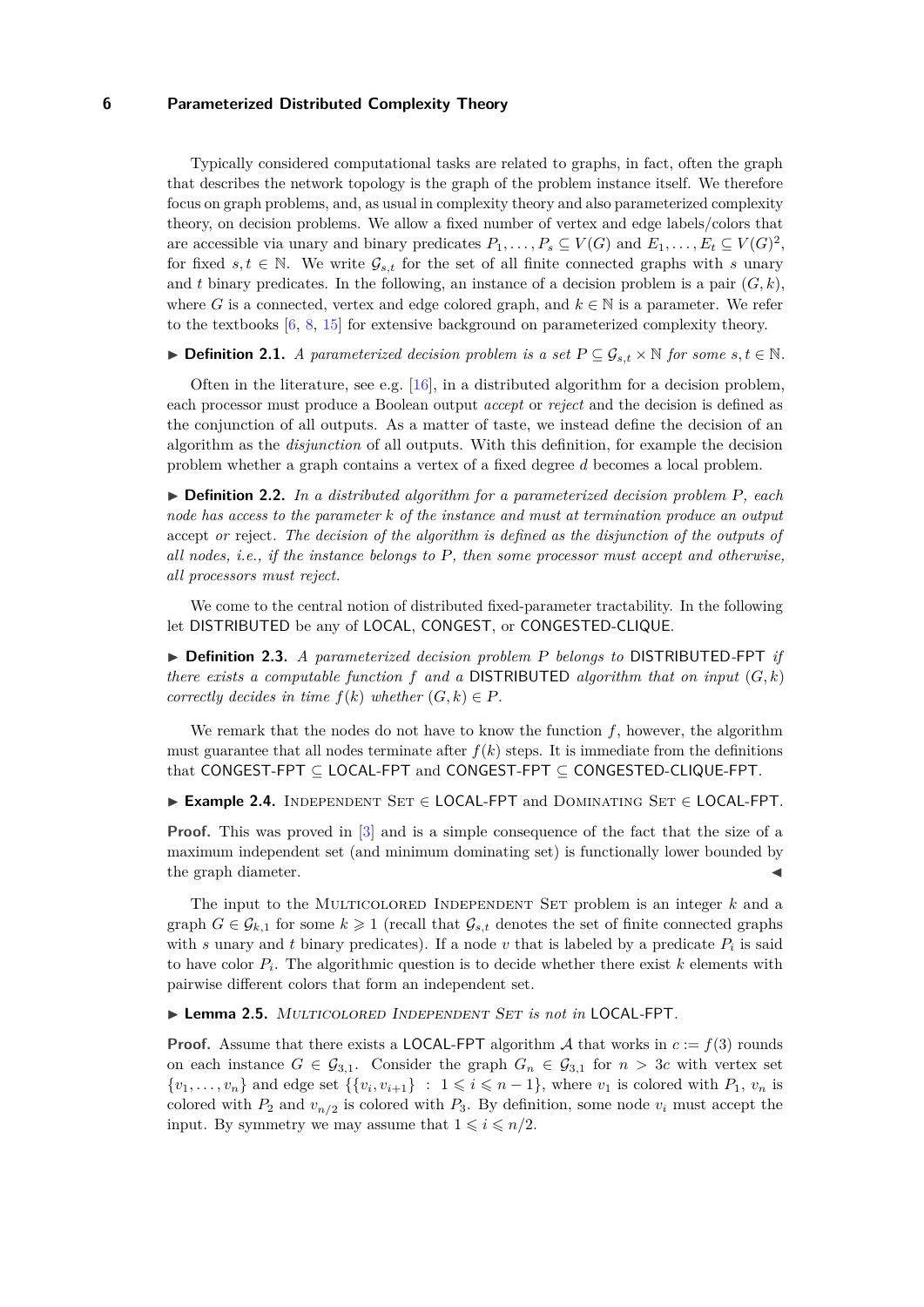Now consider the graph  $G'_n$ , which is a copy of  $G_n$ , where every vertex gets the same node identifier but only  $v_1$  gets color  $P_1$  and  $v_{n/2}$  gets color  $P_3$ , and  $v_n$  does not get color  $P_2$ . Then  $G'_n$  is a negative instance, however, the *c*-neighborhood of  $v_i$  in  $G'_n$  is equal to the *c*-neighborhood in  $G_n$ . Hence,  $v_i$  also accepts the instance  $G'_n$ , a contradiction.

We come to the definition of DISTRIBUTED reductions.

<span id="page-6-0"></span>I **Definition 2.6.** *A* DISTRIBUTED *reduction is a* DISTRIBUTED *algorithm that turns an instance*  $(G, k)$  *of a parameterized problem into an instance*  $(G', k')$ *, where*  $(G', k')$  *is encoded in*  $(G, k)$  *as follows. There is a mapping*  $\nu: V(G') \to V(G)$  *and a mapping*  $\eta: E(G') \to \mathcal{P}(G)$ *, where*  $\mathcal{P}(G)$  *denotes all paths in G, with the property that if*  $e = \{x, y\} \in E(G')$ *, then*  $\eta(e)$  *is a path between*  $\nu(x)$  *and*  $\nu(y)$  *in G. The mappings are stored in vertices of G<sub></sub>, more precisely, each vertex*  $v \in V(G)$  *stores all*  $x \in V(G')$  *such that*  $\nu(x) = v$  *and all paths*  $\eta(\lbrace x, y \rbrace)$  *such that*  $\{x, y\} \in E(G')$ . The radius of the reduction is the length of the longest path in the image *of η and its* congestion *is the largest number of paths in the image of η that a single edge of G belongs to.*

*For computable functions*  $s, r, c, t, p$  *we say that the reduction is*  $(s, r, c, t, p)$ *-bounded if the order of G' is bounded by*  $|G|^{s(k)}$ *, the radius of the reduction is bounded by*  $r(k)$ *, its congestion is bounded by*  $c(k)$ *, the reduction is computable in*  $t(k)$  *rounds and the parameter satisfies*  $k' \leq p(k)$ *.* 

Observe that we implicitly require that all nodes compute the same parameter  $k'$ , as we turn the instance  $(G, k)$  into the instance  $(G', k')$  and the parameter must be known to all nodes.

 $\triangleright$  **Definition 2.7.** For parameterized problems  $P_1$  and  $P_2$  we write  $P_1 \leq \text{DISTRIBUTED } P_2$  *if there exist computable functions s, r, c, t and p and an* (*s, r, c, t, p*)*-bounded* DISTRIBUTED *reduction that maps any instance*  $(G, k)$  *to an instance*  $(G', k')$  *such that*  $(G, k) \in P_1 \Leftrightarrow$  $(G', k') \in P_2$ . If DISTRIBUTED = LOCAL we allow unbounded congestion.

 $\blacktriangleright$  **Definition 2.8.** Let  $P$  be a set of parameterized problems. We write  $[P]$ <sup>DISTRIBUTED</sup> for the *set of all problems*  $P$  *with*  $P \leq_{\text{DISTRIBUTED}} P'$  *for some*  $P' \in \mathcal{P}$ *.* 

The next lemma shows that distributed reductions preserve fixed-parameter tractability, as desired. After turning the instance  $(G, k)$  of  $P_1$  into an equivalent instance  $(G', k')$  of  $P_2$ , we simulate the passing of a message from  $x$  to  $y$  along an edge of  $G'$  by passing it along the path  $\eta({x, y})$  in *G*.

<span id="page-6-1"></span> $\blacktriangleright$  **Lemma 2.9.** *Let*  $P_1 \leq_{\text{DISTRIBUTED}} P_2$  *and assume that*  $P_2$  *is in* DISTRIBUTED-FPT. *Then also* P<sup>1</sup> *is in* DISTRIBUTED*-*FPT*.*

**Proof.** We need to show that there exists a DISTRIBUTED algorithm that on input  $(G, k)$ decides whether  $(G, k) \in P_1$  in  $g(k)$  rounds, for some computable function g. The algorithm proceeds as follows. Let  $n := |V(G)|$ .

As  $P_1 \leq_{\text{DISTRIBUTED}} P_2$ , there exist computable functions  $s, r, c, t$  and p and an  $(s, r, c, t, p)$ bounded DISTRIBUTED reduction that maps any instance  $(G, k)$  to an instance  $(G', k')$  such that  $(G, k) \in P_1 \Longleftrightarrow (G', k') \in P_2$  and such that  $k' \leq p(k)$ . In case DISTRIBUTED = LOCAL we may have unbounded congestion. On input  $(G, k)$  we apply this reduction and compute in  $t(k)$  rounds an instance  $(G', k')$  with the above properties. We write  $\nu$  and  $\eta$  for the mappings representing the graph  $G'$  in  $G$  (see [Definition 2.6\)](#page-6-0).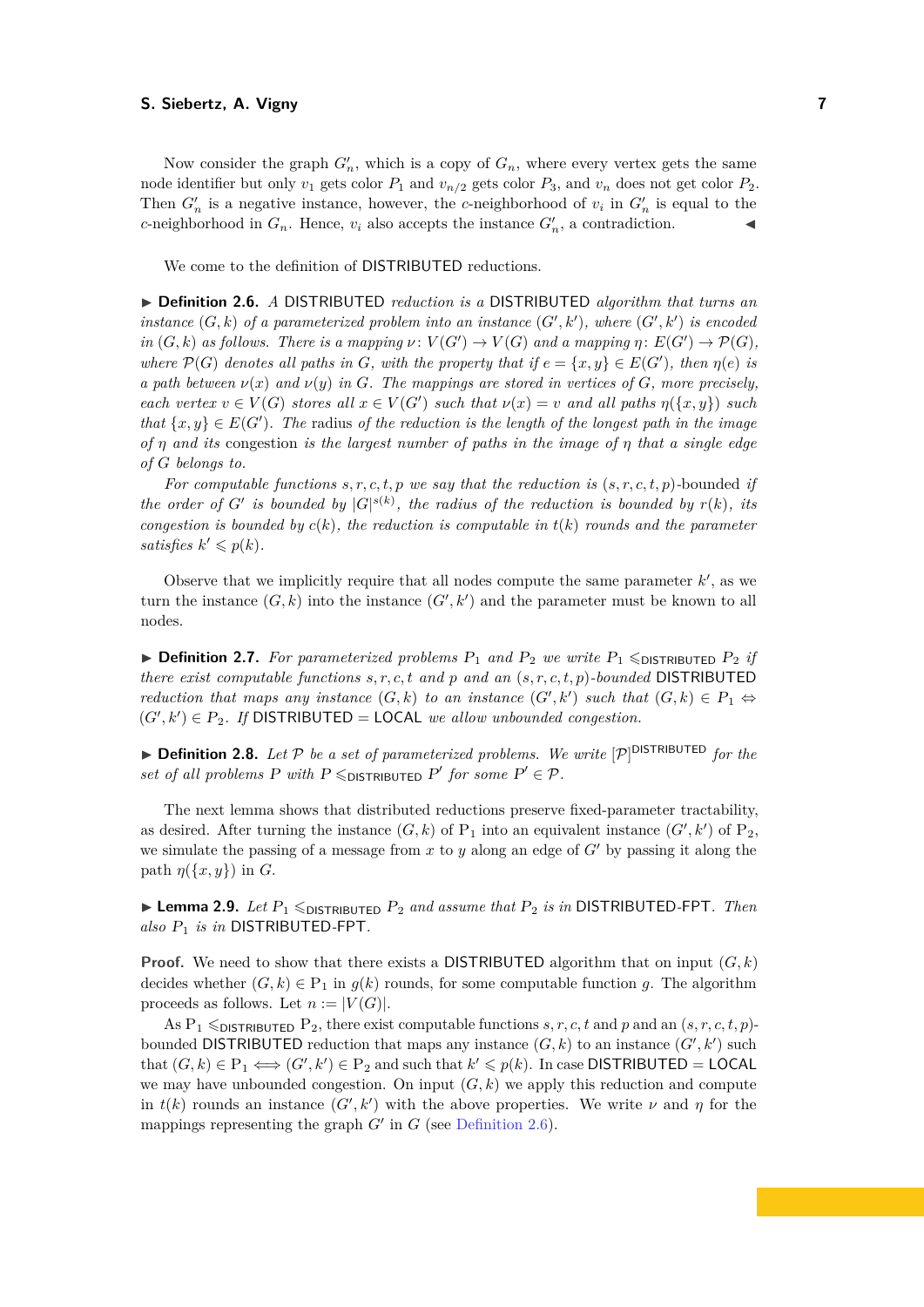As  $P_2$  is in DISTRIBUTED-FPT, there exists a computable function  $f$  so that we can solve the instance  $(G', k')$  in  $f(k') \leq f(p(k))$  steps in the DISTRIBUTED model. We simulate the run of this algorithm on  $(G', k')$  in the graph  $G$ . A message that is sent by the algorithm on  $(G', k')$  may have size at most  $\mathcal{O}(\log |G'|) = \mathcal{O}(s(k) \cdot \log n)$ , unless DISTRIBUTED = **LOCAL.** Whenever a message is supposed to be sent along an edge  $\{x, y\} \in E(G')$ , we send this message between the appropriate vertices *u* and *v* of *G* such that  $\nu(x) = u$  and  $\nu(y) = v$  along the path  $\eta({x, y})$ . The path  $\eta({x, y})$  has length at most  $r(k)$ , it can hence be encoded by  $r(k) \cdot \log n$  bits that we send along with the message to make routing in *G* possible (the factor  $\log n$  comes from the ids of the vertices of size  $\log n$ ). Due to constraints on congestion, we may not be able to send all messages at once. However, by assumption, each edge of *G* appears in at most  $c(k)$  paths  $\eta({x, y})$ . Hence, each message can be sent after waiting for at most  $c(k)$  rounds until the transmission line is free. Thus, the simulation of sending one message takes at most  $s(k) \cdot c(k) \cdot r(k)^2$  rounds. As the functions *r* and *c* are computable, we can compute the number  $s(k) \cdot c(k) \cdot r(k)^2$  and synchronize the network accordingly. In case  $DISTRIBUTED = LOGL$  we do not have to wait for free transmission lines and can transmit each message in time  $r(k)$ , and synchronize the network accordingly.

The total running time of the algorithm is hence  $g(k) := t(k) + f(p(k)) \cdot r(k)^2 \cdot c(k) \cdot s(k)$ , which is again a computable function. After this time, every node  $v \in V(G)$  returns the disjunction of the answers of the nodes  $x \in V(G')$  with  $\nu(x) = v$ . Hence, the algorithm accepts  $(G, k)$  if and only some node in  $G'$  accepts  $(G', k')$ . Hence, the algorithm correctly decides  $P_1$  in  $q(k)$  rounds, as desired.

The following example is simple but instructive, as it is not a valid parameter preserving reduction in classical parameterized complexity.

#### <span id="page-7-0"></span>**Example 2.10.** CLIQUE DOMINATION  $\leq$ <sub>LOCAL</sub> RED-BLUE DOMINATING SET.

**Proof.** In the CLIQUE DOMINATION problem we get as input a graph *G* and two integers  $k, \ell \in \mathbb{N}$ . The problem is to decide whether *G* contains a set of at most *k* vertices that dominates every clique of size (exactly)  $\ell$  in *G*. The parameter is  $k + \ell$ . The input to the RED-BLUE DOMINATING SET problem is a graph *G* whose vertices are colored red or blue, and an integer  $k \in \mathbb{N}$ . The problem is to decide whether there exists a set of at most k red vertices that dominate all blue vertices. The parameter is *k*.

On input  $(G, k, \ell)$  we create a copy of each clique of size  $\ell$  and color the vertices of the newly created vertices blue. All original vertices are colored red. We denote an original vertex *v* by  $(v, 0)$  and its copies by  $(v, i)$  for some  $i \in \mathbb{N}$ . Introduce all edges  $\{(u, i), (v, 0)\}$  for  $i \in \mathbb{N}$  and  $\{u, v\} \in E(G)$ . The mapping  $\nu : V(G') \to V(G)$  maps each vertex  $(u, i) \in V(G')$ to the vertex *u* in  $V(G)$  and the mapping  $\eta : E(G') \to \mathcal{P}(G)$  maps each edge  $\{(u, i), (v, 0)\}$ to the edge  $\{u, v\} \in E(G)$ . Observe that the resulting graph  $G'$  can have size  $\mathcal{O}(n^{\ell})$ , where  $n = |V(G)|$ , and that this reduction has unbounded congestion. Clearly, the graph *G*<sup>0</sup> contains a set of *k* red vertices dominating all blue vertices if and only if the graph *G* contains a set of  $k$  vertices dominating all cliques of size  $\ell$ . Observe that we can compute the reduction in a constant number of rounds, hence we can set  $t(k) = t$  for some *t*. We can set  $s(k+\ell) = k+\ell$ ,  $r(k+\ell) = 1$ ,  $p(k+\ell) = k+\ell$ . Then, the above is an  $(s, r, \infty, t, p)$ -bounded LOCAL reduction.

<span id="page-7-1"></span>**IDERMIFY LEMMA 2.11.** *If*  $P_1 \leq_{\text{DISTRIBUTED}} P_2$  *and*  $P_2 \leq_{\text{DISTRIBUTED}} P_3$ *, then*  $P_1 \leq_{\text{DISTRIBUTED}} P_3$ *.*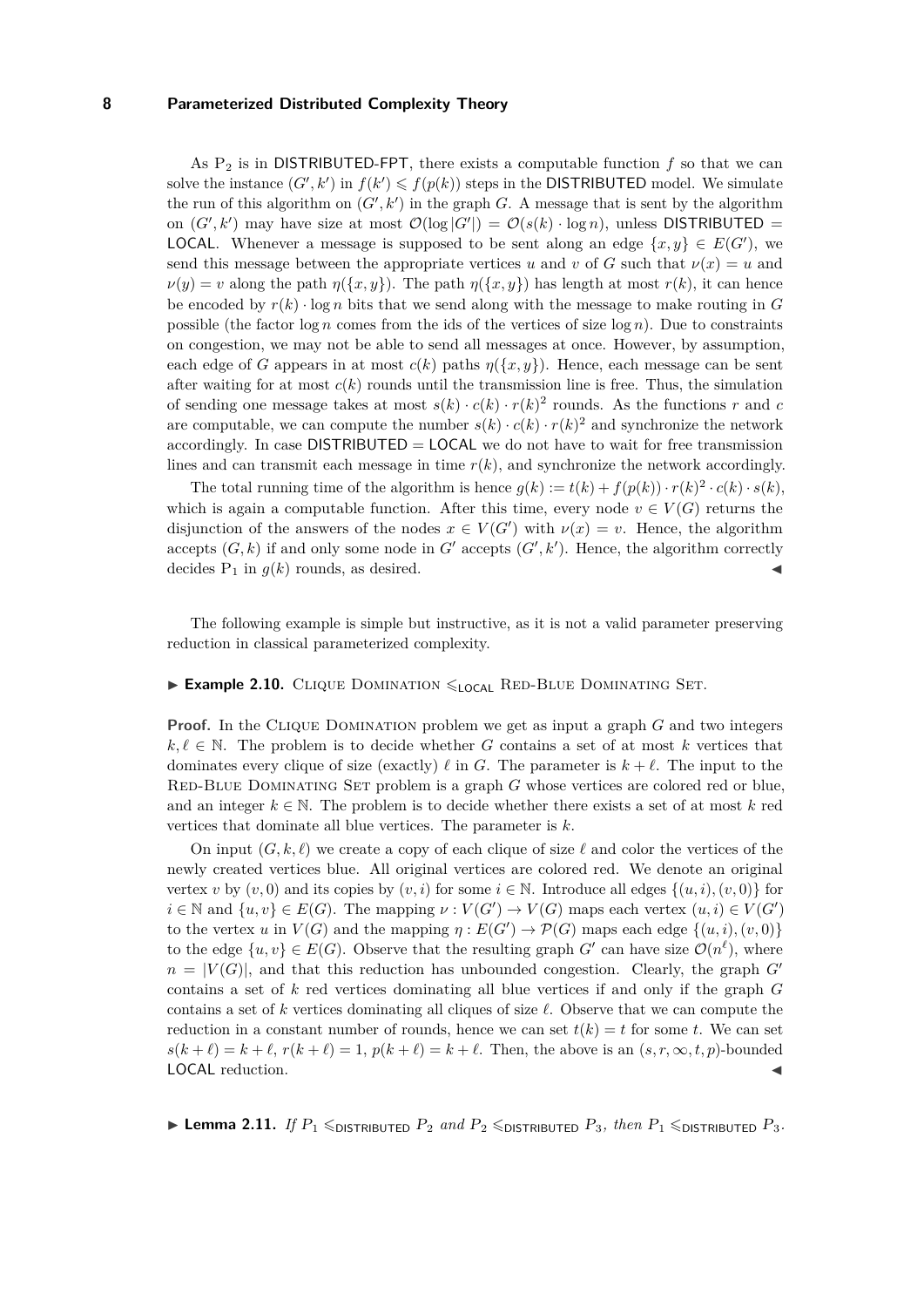**Proof.** As  $P_1 \leq_{\text{DISTRIBUTED}} P_2$ , there exist computable functions  $s_1, r_1, c_1, t_1$  and  $p_1$  and an  $(s_1, r_1, c_1, t_1, p_1)$ -bounded DISTRIBUTED reduction that maps any instance  $(G_1, k_1)$  to an instance  $(G_2, k_2)$  such that  $(G_1, k_1) \in P_1 \Longleftrightarrow (G_2, k_2) \in P_2$  and such that  $k_2 \leq p(k_1)$ . As  $P_2 \leq P_3$ , there exist computable functions  $s_2, r_2, c_2, t_2$  and  $p_2$  and an  $(s_2, r_2, c_2, t_2, p_2)$ -bounded DISTRIBUTED reduction that maps any instance  $(G_2, k_2)$  to an instance  $(G_3, k_3)$  such that  $(G_2, k_2) \in P_2 \iff (G_3, k_3) \in P_3$  and such that  $k_3 \leq p(k_2)$ . In case  $DISTRIBUTED = LOGAL$  we may have unbounded congestion. We combine these reductions as in the proof of [Lemma 2.9](#page-6-1) to obtain an  $(s_3, r_3, c_3, t_3, p_3)$ -bounded reduction from P<sub>1</sub> to P<sub>3</sub>. As  $|G_2| \leq |G_1|^{s_1(k_1)}$  and  $k_2 \leq p_1(k_1)$ , we have  $|G_3| \leq |G_1|^{s_1(k_1)\cdot s_2(p_1(k_1))}$ , and we can define  $s_3(k) := s_1(k) \cdot s_2(p_1(k))$ . Similarly, we can define  $r_3(k) := r_2(p_1(k)) \cdot r_1(k)$ and  $c_3(k) := c_2(p_1(k)) \cdot c_1(k)$ . For the construction of  $G_3$  in  $G_2$  we need to simulate sending a message between two vertices by routing along an appropriate path, just as in [Lemma 2.9.](#page-6-1) Observe that we need to send node identifiers of size  $log|G_2|$  here, which is bounded by  $s_1(k_1) \cdot \log |G_1|$ . Hence, we get an additional factor  $s_1(k_1)$  in the function bounding  $t_3$ , that is, we can set  $t_3(k) := t_1(k_1) + t_2(p_1(k)) \cdot r_1(k)^2 \cdot c_1(k) \cdot s_1(k)$ . Finally, we can define  $p_3(k) := p_2(p_1(k)).$ 

# <span id="page-8-0"></span>**3 The distributed WEFT-hierarchy**

We now define the DISTRIBUTED WEFT-hierarchy analogously to the classical W-hierarchy. In these definitions we interpret the network graph as a circuit.

 $\triangleright$  **Definition 3.1.** *A* Boolean decision circuit *with n inputs* is a tuple  $C = (V, E, \beta)$ *, where*  $(V, E)$  *is a finite directed acyclic graph,*  $\beta: V \to \{\neg, \vee, \wedge, \vee, \wedge, \vee, \wedge\} \cup \{x_1, \ldots, x_n\}$ *, such that the following conditions hold:*

- **1.** *If*  $v \in V$  *has in-degree* 0*, then*  $\beta(v) \in \{x_1, \ldots, x_n\}$ *. These vertices are the* input gates*.*
- **2.** *If*  $v \in V$  *has in-degree* 1*, then*  $\beta(v) = \neg$ *.*
- **3.** *If*  $v \in V$  *has in-degree* 2*, then*  $\beta(v) \in \{ \vee, \wedge \}$ *. Vertices with degree*  $\leq 2$  *are called* small gates*.*
- **4.** *If*  $v \in V$  *has in-degree at least* 3*, then*  $\beta(v) \in \{\forall, \land\}$ *. These vertices are called* large gates*.*
- **5.** (*V, E*) *has exactly one vertex of out-degree* 0*, called the* output gate*.*

The circuit computes a function  $f_C: \{0,1\}^n \to \{0,1\}$  in the expected way. We refer to the textbook [\[35\]](#page-23-3) for more background on circuit complexity.

To encode a circuit as a colored graph, observe that the input gates are the only vertices of in-degree 0. The label  $\beta(v)$  for an input gate *v* is encoded by the unique node id by a number between 1 and *n* of size at most log *n*. All other gates are assigned a color in {¬,  $\vee$ ,  $\wedge$ ,  $\vee$ ,  $\wedge$ ,  $\wedge$ ,  $o$ }, marking their type.

 $\triangleright$  **Definition 3.2.** *The* depth *of a circuit C is defined to be the maximum number of gates (small or large) on an input-output path in C. The* weft *of a circuit C is the maximum number of large gates on an input-output path in C.*

 $\triangleright$  **Definition 3.3.** We say that a family of circuits F has bounded depth if there is a constant h *such that every circuit in the family* F *has depth at most h. We say that* F *has bounded weft if there is a constant t such that every circuit in the family* F *has weft at most t. A decision circuit C* accepts an input vector *x* if the single output gate has value 1 *on input*  $x_1, \ldots, x_n$ . *The* weight *of a boolean vector is the number of* 1*'s in the vector.*

The following definition was given by Downey and Fellows [\[7\]](#page-21-5).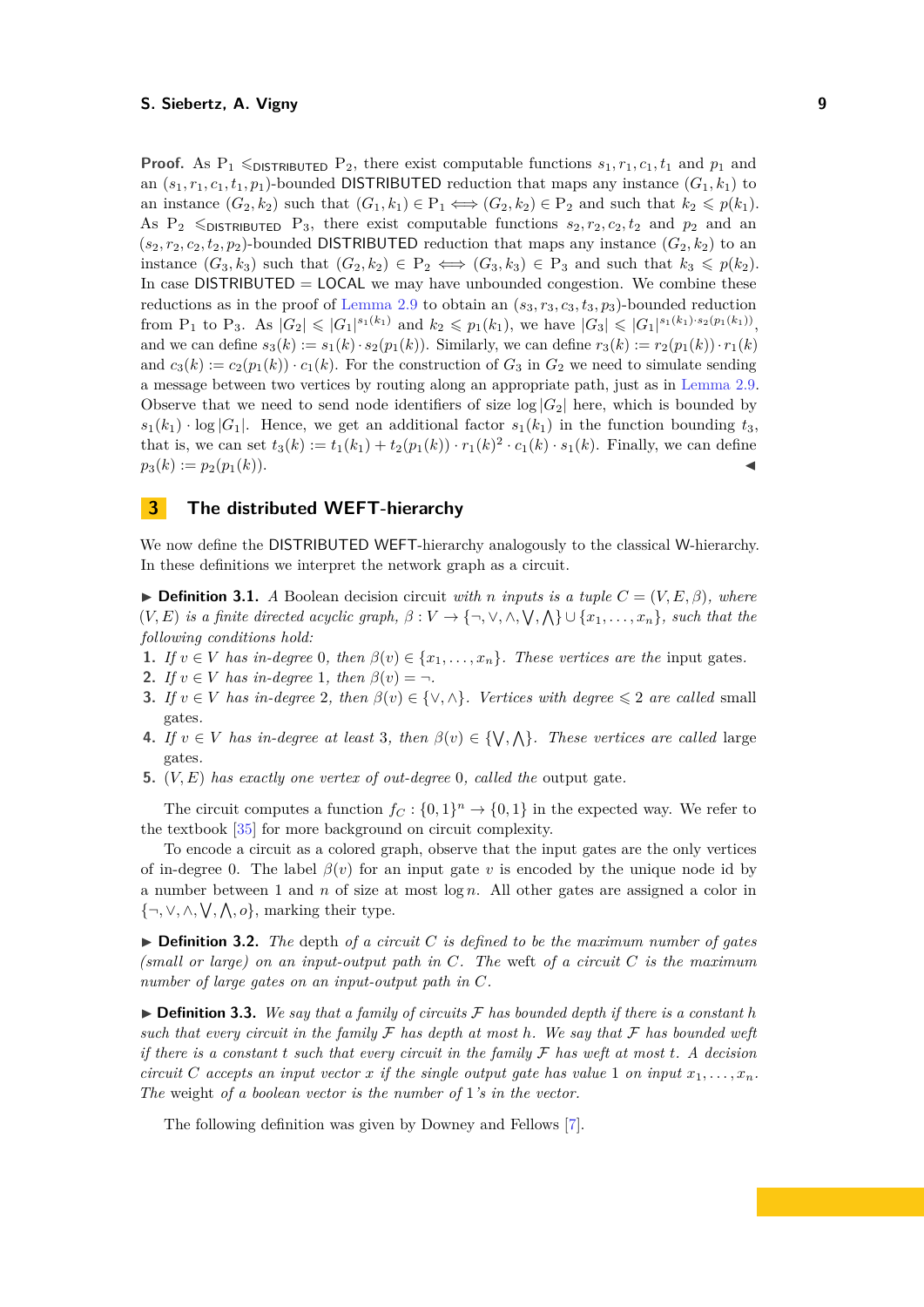$\triangleright$  **Definition 3.4.** Let F be a family of decision circuits (we allow that F may have many *different circuits with a given number of inputs). To* F *we associate the parameterized circuit problem*  $\mathcal{P}_\mathcal{F} := \{ (C, k) : C \in \mathcal{F} \text{ and } C \text{ accepts an input vector of weight } k \}.$  For  $t \geq 1$ , the *class* WEFT $[t]$  *consists of all parameterized circuit problems*  $P_F$ *, where each circuit in* F has *depth bounded by some universal constant and weft at most t.*

We are ready to define the DISTRIBUTED WEFT-hierarchy.

 $\triangleright$  **Definition 3.5.** *For*  $t \geq 1$  *we define* DISTRIBUTED-WEFT[ $t$ ] := [WEFT[ $t$ ]]<sup>DISTRIBUTED</sup>.

The following are standard examples from parameterized complexity theory, see e.g. [\[6\]](#page-21-6). We present the proof in the appendix for completeness.

<span id="page-9-0"></span>I **Example 3.6.** Multicolored Independent Set ∈ CONGESTED-CLIQUE-WEFT[1] and RED-BLUE DOMINATING  $SET \in CONGESTED-CLIQUE-WEFT[2]$ .

**Proof of [Example 3.6.](#page-9-0)** These are standard examples from parameterized complexity theory, see e.g.  $[6]$ . We present the construction for MULTICOLORED INDEPENDENT SET for completeness.

On input  $(G, k)$ , we construct a circuit of weft 1 and height 3 for MULTICOLORED Independent Set. We have one input gate for every vertex *v* of *G* that we identify with the vertex *v*. The gates which in a satisfying assignment are assigned the value 1 will correspond one-to-one with a multicolored independent set in *G*. To express this, we state that neither two vertices of the same color, nor two adjacent vertices can be picked into the multicolored independent set. Hence, we connect each input with a negation gate and we write  $(\neg v)$ for the corresponding node of the circuit. Now, for each edge  $\{u, v\} \in E(G)$  and for each pair  $(u, v)$  such that *u* and *v* have the same color, we introduce one node  $(\neg u \vee \neg v)$  that we connect with the nodes  $(\neg u)$  and  $(\neg v)$ . Finally, we connect all these disjunction gates in a big conjunction, which is the output gate. It is easy to see that a satisfying assignment corresponds one-to-one to a multicolored clique.

We have to show that we can construct the circuit with a bounded CONGESTED-CLIQUE reduction in a constant number of rounds. The vertex map  $\nu : V(C) \to V(G)$  takes every node *v* and  $(\neg v)$  to the vertex *v* and every node labeled  $(\neg u \lor \neg v)$  to the smaller (referring to vertex ids in the network graph) of *u* and *v*. Assuming *u* is smaller than *v*, we map the edge from  $(\neg u)$  to  $(\neg u \vee \neg v)$  to the length 0 path *u, u* and the edge from *v* to the edge  $\{u, v\}$ , which is an edge in the congested clique. Finally, we choose an arbitrary vertex  $v$  that represents the big conjunction. The edges from this conjunction are mapped to the vertices that represent the vertices. In total, on each edge we have congestion at most 3.

The above example shows that the CONGESTED-CLIQUE WEFT-hierarchy is an interesting hierarchy to study. In particular, we conjecture that the CONGESTED-CLIQUE WEFT-hierarchy is strict.

Opposed to this, the LOCAL WEFT-hierarchy does not behave as intended. The following lemma is a simple consequence of the fact that all circuits in  $WET[t]$  have bounded height and one designated output gate. Hence, for each problem  $P_{\mathcal{F}}$  in WEFT $[t]$ , the radius of each circuit of  $\mathcal F$  is bounded by a constant, and therefore a **LOCAL** algorithm can learn the whole circuit in a constant number of rounds and solve the corresponding decision problem.

<span id="page-9-1"></span>▶ **Lemma 3.7.** *For all*  $t \ge 1$ , LOCAL-WEFT $[t]$   $\subseteq$  LOCAL-FPT.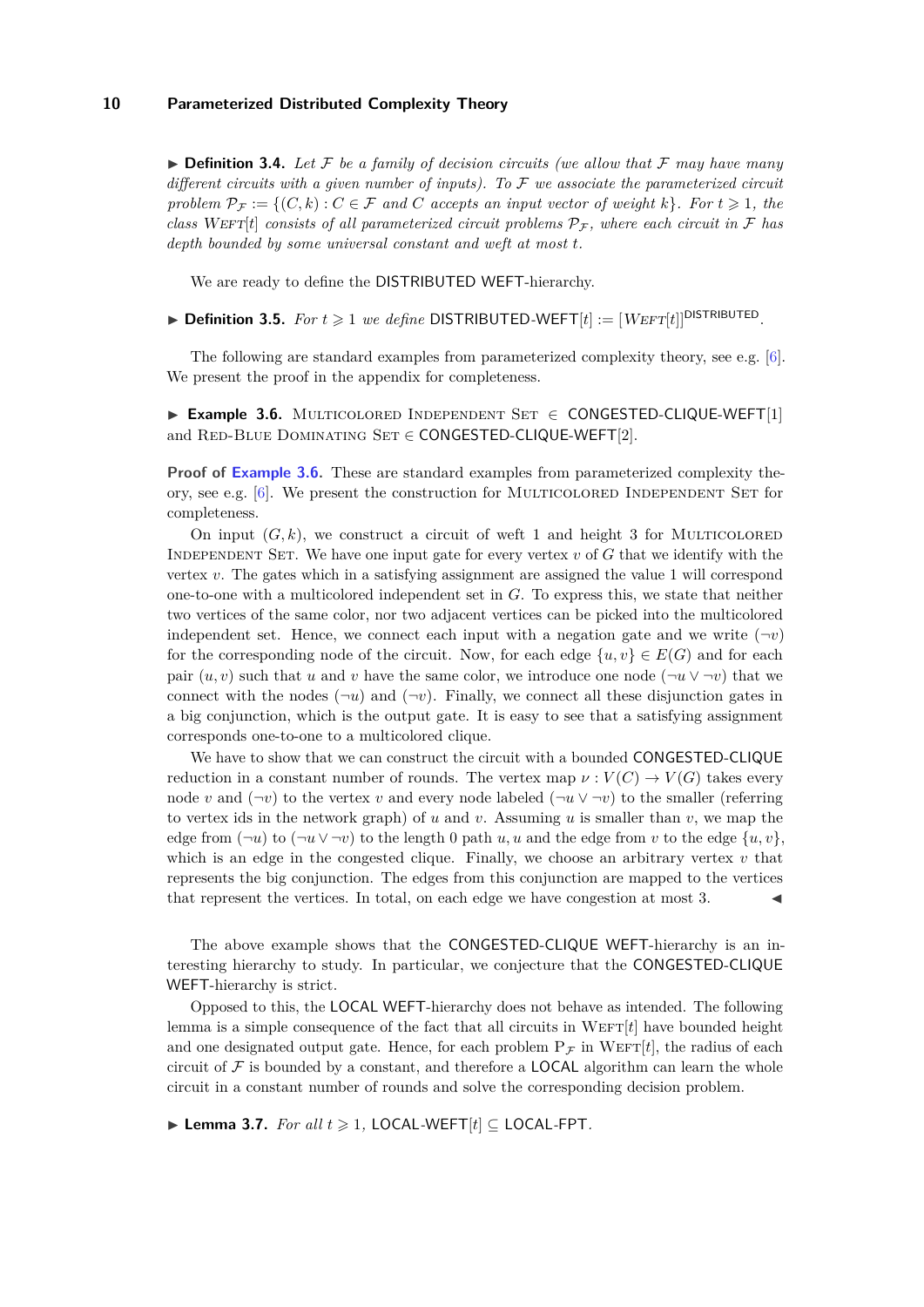According to [Lemma 2.5,](#page-5-0) MULTICOLORED INDEPENDENT SET  $\notin$  LOCAL-FPT, and hence the problem also does not belong to **LOCAL-WEFT** $[t]$  for any  $t \ge 1$ . This does not reflect our intuition about the complexity of the problem, and hence, in the following section we define the DISTRIBUTED-W hierarchy in a different way. We obviously have CONGEST-WEFT $[t] \subseteq$  LOCAL-WEFT $[t]$  for all  $t \geq 1$ , hence, MULTICOLORED INDEPENDENT SET does not belong to CONGEST-WEFT $[t]$  for any  $t \geq 1$ . Hence, the CONGEST-WEFT does not behave as we intend, nevertheless, it may be an interesting hierarchy to study.

# <span id="page-10-0"></span>**4 The W- and A-hierarchy**

We follow the approach of Grohe and Flum [\[14,](#page-22-8) [15\]](#page-22-9) and define the DISTRIBUTED W- and A-hierarchy via logic. *First-order formulas* over a vocabulary of vertex and edge colored graphs  $\{P_1, \ldots, P_s, E_1, \ldots, E_t\}$  are formed from atomic formulas  $x = y$ ,  $P_i(x)$ , and  $E_i(x, y)$ . where each  $P_i$  is a unary relation symbol and each  $E_j$  is a binary relation symbol, and  $x, y$ are variables (we assume that we have an infinite supply of variables) by the usual Boolean connectives ¬ (negation), ∧ (conjunction), ∨ (disjunction) and existential and universal quantification  $\exists x, \forall x$  over vertices, respectively. The free variables of a formula are those not in the scope of a quantifier, and we write  $\varphi(x_1, \ldots, x_k)$  to indicate that the free variables of the formula  $\varphi$  are among  $x_1, \ldots, x_k$ . A *sentence* is a formula without free variables.

To define the semantics, we inductively define a satisfaction relation  $\models$ , where for a colored graph *G*, a formula  $\varphi(x_1, \ldots, x_k)$ , and elements  $a_1, \ldots, a_k \in V(G), G \models \varphi(a_1, \ldots, a_k)$  means that *G* satisfies  $\varphi$  if the free variables  $x_1, \ldots, x_k$  are interpreted by  $a_1, \ldots, a_k$ , respectively. We refer to the textbook [\[26\]](#page-22-10) for extensive background on first-order logic over finite structures.

 $\blacktriangleright$  **Definition 4.1.** *Both*  $\Sigma_0$  *and*  $\Pi_0$  *denote the class of quantifier-free formulas. For*  $t \geq 0$ *, we let*  $\Sigma_{t+1}$  *be the class of all formulas*  $\exists x_1 \dots \exists x_\ell \varphi$ *, where*  $\varphi \in \Pi_t$ *, and*  $\Pi_{t+1}$  *the class of all formulas*  $\forall x_1 \dots \forall x_\ell \varphi$ , where  $\varphi \in \Sigma_t$ . Furthermore, for  $t \geq 1$ ,  $\Sigma_{t,1}$  *denotes the class of all formulas of*  $\Sigma_t$  *such that all quantifier blocks after the leading existential block have length at most* 1*.*

For every vocabulary we fix some computable encoding (injective) function enc $(\cdot)$  that takes as input a formula  $\varphi$  and outputs a bitstring (a string over {0, 1}). For example, enc $(\varphi)$ could be a string representation of the syntactic tree of  $\varphi$ . We write  $|\varphi|$  for the length of the encoding  $|enc(\varphi)|$ . We also fix some computable bijection num(·) from bitstrings to N.

I **Definition 4.2.** *The model-checking problem for a set* Φ *of sentences, denoted* MC*-*Φ*, is the problem to decide for a given (colored) graph G* and sentence  $\varphi \in \Phi$ , whether  $\varphi$  is satisfied *on G.* The parameter is  $|\varphi|$ *.* 

By Corollary 7.27 of [\[15\]](#page-22-9), for all  $t \geq 1$ , MC- $\Sigma_{t,1}$  is complete for W[*t*] under fpt-reductions and by Definition 5.7 and Lemma 8.10 of [\[15\]](#page-22-9) for all  $t \geq 1$ , MC- $\Sigma_t$  is complete for A[t] under fpt-reductions. We want to take this as the definition for the analogous distributed hierarchies, however, we have to clarify how we represent formulas as integer parameters.

I **Definition 4.3.** *The distributed model-checking problem for a set* Φ *of sentences, denoted* DMC*-*Φ*, is the problem to decide for a given (colored) graph G and integer k, if there is*  $\varphi \in \Phi$  *with* num(enc( $\varphi$ )) = *k, such that*  $\varphi$  *is satisfied on G. The parameter is k.* 

Observe that, since there are only a bounded number of formulas of a fixed length, there is a computable monotone function *f* such that  $|\varphi| \leq f(k)$  and  $k \leq f(|\varphi|)$ , where num(enc( $\varphi$ )) = k. Hence, the two definitions are fpt-equivalent, and the latter is suitable for our framework of distributed computing. Due to the above observation we do not distinguish between a formula and the integer representing it.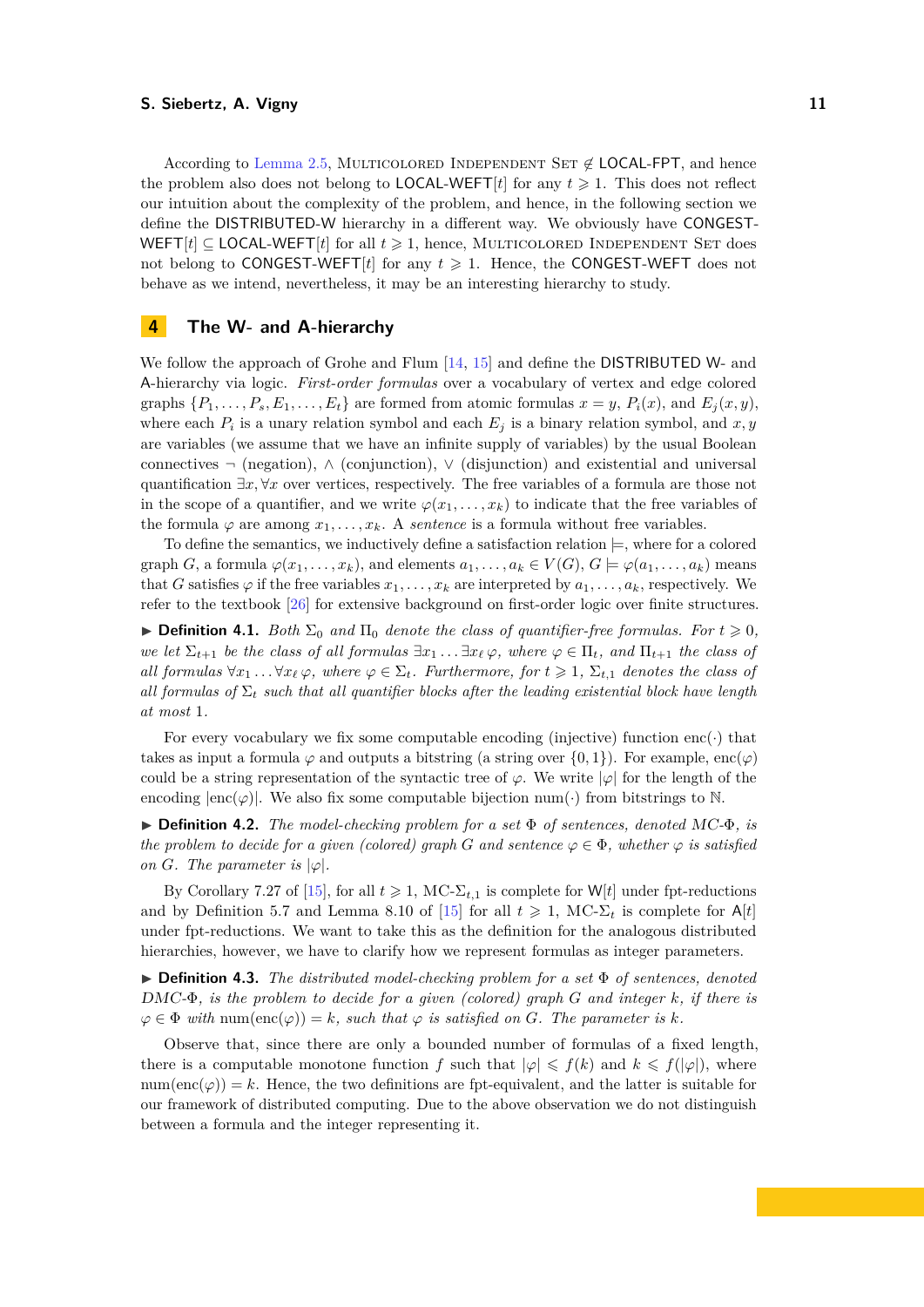$\triangleright$  **Definition 4.4.** *For*  $t \geq 1$ , we let DISTRIBUTED-A[t] :=  $[DMC \text{-} \Sigma_t]$ <sup>DISTRIBUTED</sup> and  $\textsf{DISTRIBUTED-AW}[\star] = [DMC\text{-}\mathrm{FO}]^{\textsf{DISTRIBUTED}}.$  $Similarly, we let$  DISTRIBUTED-W[ $t$ ] :=  $[DMC\text{-}\Sigma_{t,1}]^{\text{DISTRIBUTED}}$ 

<span id="page-11-1"></span>I **Example 4.5.** Multicolored Independent Set ∈ DISTRIBUTED-W[1], and Red-Blue Dominating Set ∈ DISTRIBUTED-W[2].

**Proof.** The existence of a multicolored independent set of size *k* can be expressed by the  $\Sigma_{1,1}$ -formula:  $\exists x_1 \ldots \exists x_k (\bigwedge_{1 \leq i \leq k} P_i(x_i) \wedge \bigwedge_{1 \leq i \neq j \leq k} \neg E(x_i, x_j)).$  Here, the  $P_i$  are unary predicates that encode the colors of vertices (we assume for simplicity that the graph is colored only with the colors  $P_1, \ldots, P_k$ . Similarly, the existence of a red-blue dominating set of size at most *k* can be expressed by a  $\Sigma_{2,1}$ -formula.

It is immediate from the definitions that for all  $t \geq 1$  we have DISTRIBUTED-W[ $t$ ] DISTRIBUTED-A[*t*] ⊆ DISTRIBUTED-AW[ $\star$ ]. Furthermore, we have DISTRIBUTED-W[1] = DISTRIBUTED-A[1]. We conjecture that the above inclusions are strict and that we have proper hierarchies in the CONGEST and CONGESTED-CLIQUE model.

I **Lemma 4.6.** DISTRIBUTED*-*WEFT[*t*] ⊆ DISTRIBUTED*-*W[*t*]*. Furthermore, if* DISTRIBUTED ∈ {LOCAL*,* CONGEST}*, then the inclusion is strict.*

**Proof.** The inclusion follows from the fact that satisfiability of a circuit of weft *t* can be expressed by a  $\Sigma_{t,1}$ -formula, see Lemma 7.26 of [\[15\]](#page-22-9). Furthermore, According to [Lemma 2.5,](#page-5-0) MULTICOLORED INDEPENDENT SET  $\notin$  LOCAL-FPT and according to [Lemma 3.7](#page-9-1) the problem also does not belong to **LOCAL-WEFT**[*t*] for any  $t \ge 1$ .

I **Lemma 4.7.** DISTRIBUTED*-*FPT ⊆ DISTRIBUTED*-*W[1]*.*

**Proof.** Assume P  $\in$  DISTRIBUTED-FPT and let  $(G, k)$  be an instance of P. By assumption there exists an algorithm that decides in  $f(k)$  rounds whether  $(G, k) \in P$ , that is, each node produces in  $f(k)$  rounds a binary output accept or reject. We use this algorithm as a reduction to  $MC-\Sigma_{1,1}$ . We introduce a unary predicate  $P_1$  such that exactly the nodes *v* that accept  $(G, k)$  satisfy  $P_1(v)$ . Then  $(G, k) \in P \Leftrightarrow G \models \exists x P_1(x)$ . Hence,  $P \in [MC - \Sigma_{t,1}]$ <sup>DISTRIBUTED</sup>.

# <span id="page-11-0"></span>**5 The first levels of the LOCAL hierarchies**

# **5.1 Collapse of the hierarchies**

We now study the LOCAL hierarchies, which behave different than expected. E.g. [Ex](#page-7-0)[ample 2.10](#page-7-0) and [Example 4.5](#page-11-1) imply that CLIQUE DOMINATION  $\in$  LOCAL-W[2]. CLIQUE DOMINATION is a classical example of an  $A[2]$ -complete problem (in classical parameterized complexity). Observe that the problem can be formulated as a  $\Sigma_2$  formula, while the fact that  $\ell$  is an input parameter makes it impossible to express it as a  $\Sigma_{2,1}$  formula. It is the infinite computational power of individual nodes in the LOCAL model that makes it possible to reduce the problem to the RED-BLUE DOMINATING SET problem with parameter  $k$ only. Even more surprisingly, we show that in fact the **LOCAL-AW** $\star$ ] (and hence the whole LOCAL-A-hierarchy) collapses to LOCAL-W[2].

We follow that by showing that the first levels of the hierarchies are not equal, which gives the full pictures of the LOCAL-hierarchy.

<span id="page-11-2"></span>▶ Theorem 5.1. LOCAL-FPT  $\subsetneq$  LOCAL-W[1]  $\subsetneq$  LOCAL-W[2] = LOCAL-AW[ $\star$ ]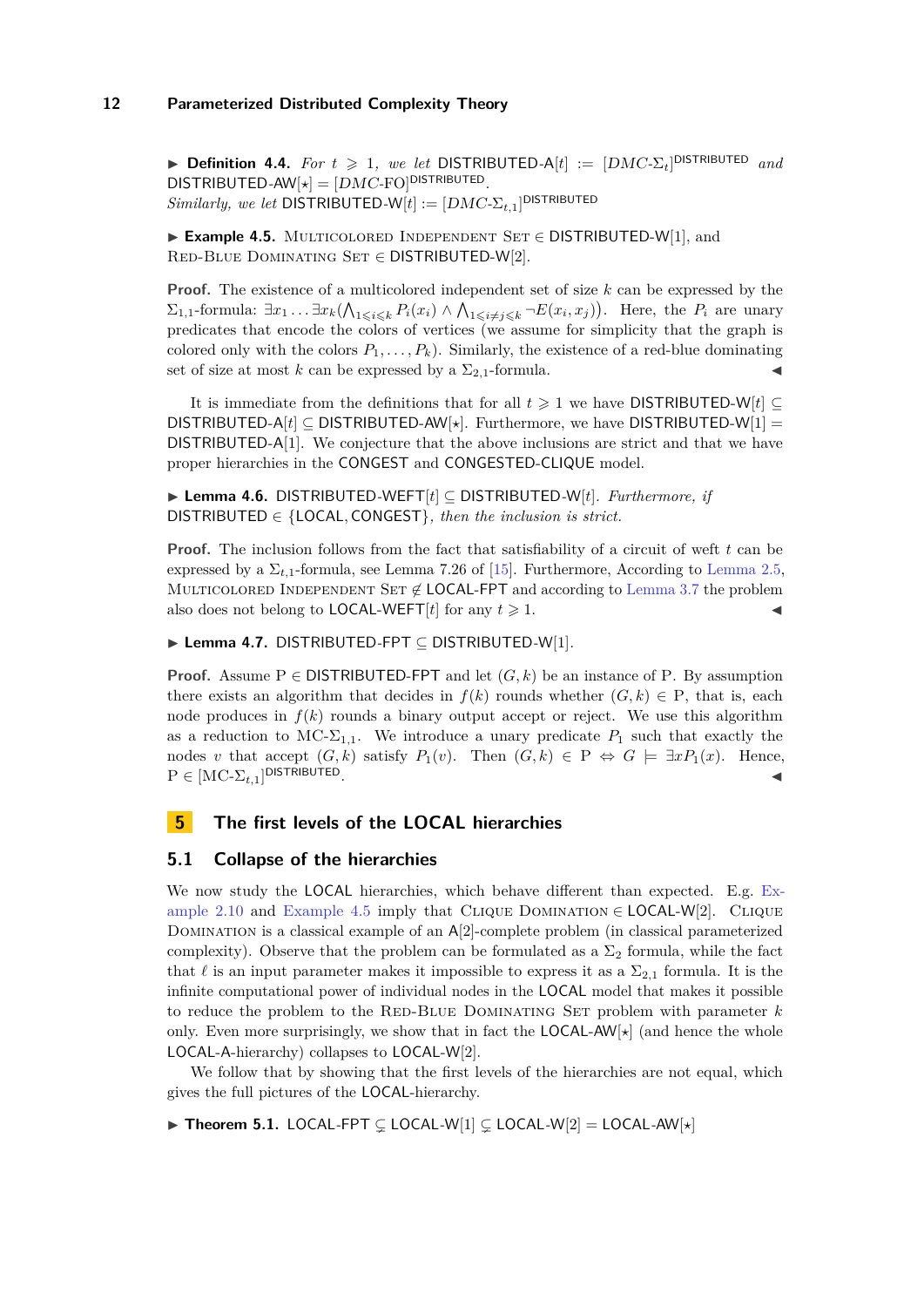The first inclusion is strict thanks to [Lemma 2.5](#page-5-0) and [Example 4.5.](#page-11-1) The other statements of [Theorem 5.1](#page-11-2) are proved by [Lemma 5.2](#page-12-0) and [Lemma 5.5.](#page-13-0)

<span id="page-12-0"></span> $\blacktriangleright$  Lemma 5.2. LOCAL-AW $[\star] =$  LOCAL-W $[2]$ *.* 

**Proof.** By a classical theorem of Gaifman [\[17\]](#page-22-11), every sentence  $\varphi$  of first-order logic is equivalent to a computable Boolean combination of sentences of the form

$$
\exists x_1 \ldots \exists x_s \Big( \bigwedge_{1 \leq i \leq s} \alpha^{(r)}(x_i) \wedge \bigwedge_{1 \leq i < j \leq s} \text{dist}(x_i, x_j) > 2r \Big),
$$

where  $s \leq k+1$  if *k* is the quantifier-rank of  $\varphi, r \leq 7^k$ , and  $\alpha^{(r)}(x)$  is an *r*-local property of *G*, i.e., its truth depends only on the isomorphism type of the *r*-neighborhood of the free variable *x* in *G*. A sentence of the above form is called a *basic local sentence*.

Now, any problem P in LOCAL-AW<sub>[ $\star$ ]</sub> reduces via a LOCAL reduction to the modelchecking problem for a first-order sentence  $\varphi$ . We translate  $\varphi$  into the Boolean combination of sentences as described above. By a local reduction we now compute a new graph *H* and a sentence  $\psi \in \Sigma_{2,1}$  such that  $G \models \varphi \Leftrightarrow H \models \psi$ . We proceed by a chain of reductions, which can be combined to the desired reduction by [Lemma 2.11.](#page-7-1) We first show how to handle negations of basic local sentences.

<span id="page-12-1"></span> $\triangleright$  Claim 5.3. For every graph *G* and basic local sentence  $\varphi$  we can compute a graph *H* and sentences  $\psi'_i \in \Sigma_{2,1}$  for  $0 \leq i < k$  such that  $G \models \neg \varphi \Leftrightarrow H' \models \bigvee_i \psi'_i$ .

**Proof.** Assume  $\varphi = \exists x_1 \dots \exists x_s \Big( \bigwedge_{1 \leq i \leq s} \alpha^{(r)}(x_i) \wedge \bigwedge_{1 \leq i < j \leq s} \text{dist}(x_i, x_j) > 2r \Big)$ . We evaluate for every vertex *a* of *G* whether  $\alpha^{(r)}(a)$  holds in *G*. This is possible, as  $\alpha^{(r)}$  is only a local property that can be evaluated in the LOCAL model by brute force. We assign to every vertex *a* for which  $\alpha^{(r)}(a)$  holds the color  $P_{\alpha}$ . We call a vertex with color  $P_{\alpha}$  and  $\alpha$ -vertex. We now compute a new set of edges, which we call  $\alpha$ -edges. We connect two  $\alpha$ -vertices by an *α*-edge if their distance is at most  $2r$ . The set of  $\alpha$ -edges is obviously also computable by a local algorithm. An *α-component* is a connected component in the graph induced by the  $\alpha$ -edges. We claim that there does not exist a set of  $k$   $\alpha$ -vertices with pairwise distance greater than 2*r* in *G* if and only if

- **1.** every *α*-component has diameter (with respect to *α*-edges) smaller than  $(2r + 1)k$ ,
- **2.** there exist at most  $\ell < k$   $\alpha$ -components  $C_1, \ldots, C_\ell$ , and
- **3.** if  $k_i$  denotes the size of a largest subset of *α*-vertices from  $C_i$  with pairwise distance greater than  $2r$ , then  $\sum_{1 \leqslant i \leqslant \ell} k_i < k$ .

First assume that there does not exist a set of *k α*-vertices with pairwise distance greater than 2*r* in *G*. Then

- **1.** no *α*-component has diameter at least  $(2r + 1)k$ . Otherwise, there exist two *α*-vertices *a, b* and a shortest path of *α*-vertices of length  $(2r + 1)k$  connecting *a* and *b*. By choosing every  $(2r + 1)$ rst vertex on the path, we find a set of *k α*-vertices of pairwise distance greater than 2*r*, contradicting our assumption.
- **2.** There exist at most  $\ell < k$  *α*-components  $C_1, \ldots, C_\ell$ . By definition of *α*-edges, two *α*-vertices of different *α*-components have distance greater than 2*r*. Hence, we can choose at least one *α*-vertex from every *α*-component into a set of *α*-vertices at pairwise distance greater than 2*r*.
- **3.** Every *α*-vertex belongs to a unique *α*-component and two *α*-vertices from different components have distance greater than 2*r*. Hence, a maximum set of *α*-vertices of pairwise distance greater than 2*r* in *G* consists of maximum sets of *α*-vertices of pairwise distance greater than  $2r$  in the  $\alpha$ -components, and the last claim follows.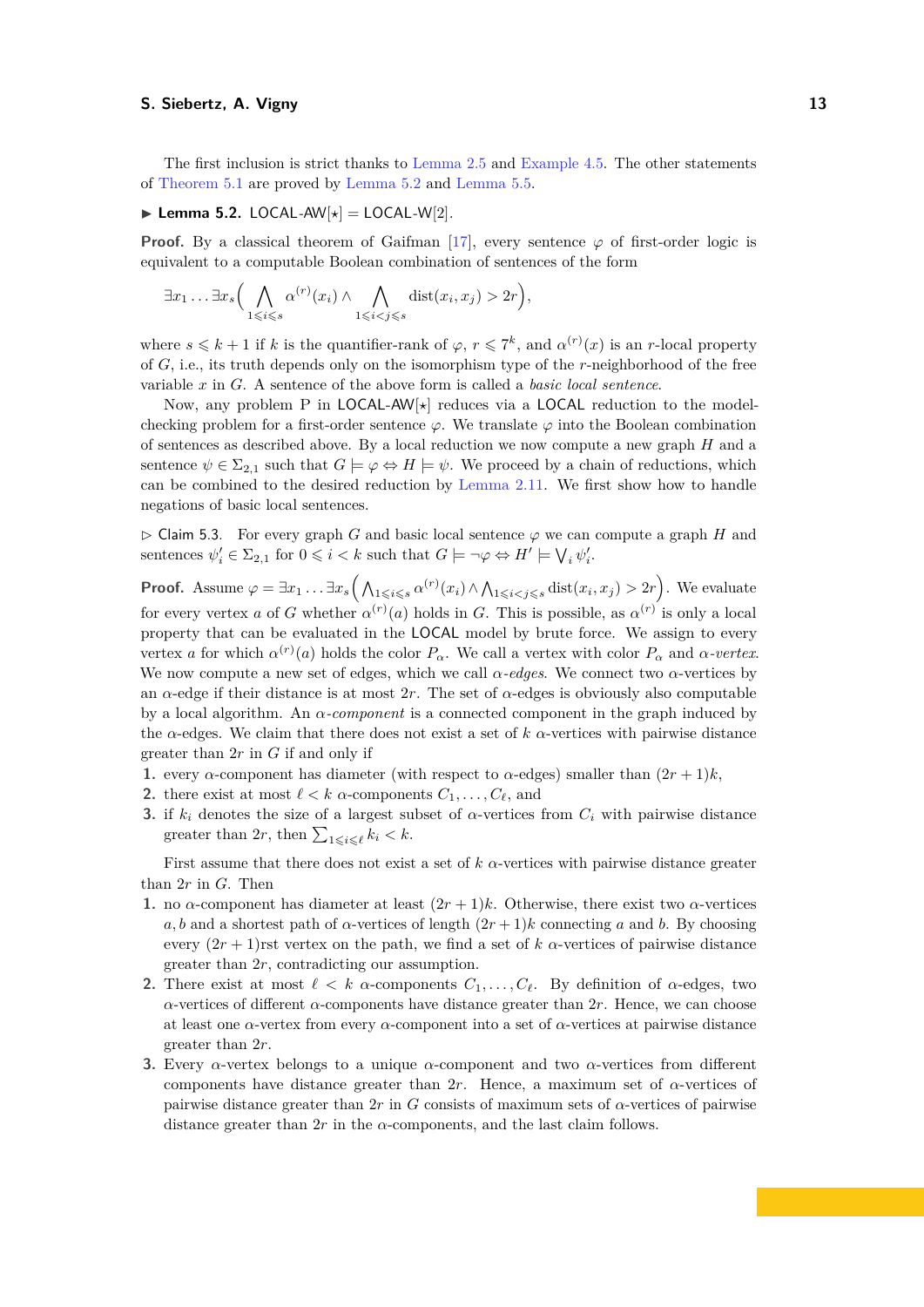Conversely, assume that conditions 2 and 3 are satisfied. By the same arguments as above, we conclude that *G* does not contain a set of  $k$   $\alpha$ -vertices with pairwise distance greater than 2*r* in *G*.

Now compute for every  $\alpha$ -component  $C_i$  the size  $k_i$  of a maximum set of  $\alpha$ -vertices from  $C_i$  with pairwise distance greater than  $2r$ . We obtain the graph  $H$  by adding to every *α*-vertex in component  $C_i$  the number  $k_i$  (as a unary predicate  $P_{k_i}$ ).

We are now ready to translate  $\varphi$  into a disjunction of  $\Sigma_{2,1}$ -sentences  $\psi'_i$  over *H*, as claimed. Let  $\psi'_0 = \forall y \neg P_\alpha(y)$ . For  $1 \leq i \leq k$ , let

$$
\psi_i' = \exists x_1 \dots \exists x_i \forall y \Big( \bigwedge_{1 \leq j < j' \leq i} x_j \neq x_{j'} \land \bigwedge_{1 \leq j \leq i} P_\alpha(x_j) \land \Big( P_\alpha(y) \to \bigvee_{1 \leq j \leq i} \text{dist}_\alpha(y, x_j) < (2r+1)k \Big) \land \sum_{1 \leq j \leq i} k_i < k \Big).
$$

Here, dist<sub>α</sub> refers to the distance with respect to  $\alpha$ -edges, which is definable, and  $\sum_{1 \leq j \leq i} k_i < k$  is an abbreviation for the formula that consists of all disjunctions of possible predicates representing numbers that sum up to a number smaller than *k*.

Now  $H \models \psi_i'$  if and only if there exist exactly *i*  $\alpha$ -components  $C_j$  (represented by the vertex  $x_j$ , each of diameter (with respect to  $\alpha$ -edges) smaller than  $(2r + 1)k$  and such that  $\sum_{1 \leq j \leq i} k_i < k$ . As proved above, *G* does not satisfy  $\varphi$  if and only if  $H' \models \psi'_i$  for some  $i < k$ .

By translating the formula  $\varphi$  into conjunctive normal form and then eliminating negations by the reduction presented in [Claim 5.3,](#page-12-1) it suffices now to show how to translate disjunctions and conjunctions of  $\Sigma_{2,1}$ -formulas again into a  $\Sigma_{2,1}$ -formula.

This translation is straightforward for conjunction. Let *G* be any graph and  $\varphi \psi$  any two  $\Sigma_{2,1}$  formula. Renaming the variables if necessary, we have that  $\varphi = \exists \bar{x} \ \forall z \ \varphi'(\bar{x}, z)$  and  $\psi = \exists \overline{y} \,\forall z \,\psi'(\overline{y}, z)$ , where  $\psi'$  and  $\varphi'$  are quantifier free. We then have that  $G \models \varphi \land \psi$  if and only if  $G \models \exists \overline{x} \exists \overline{z} \ \forall y (\varphi'(\overline{x}, y) \land \psi'(\overline{z}, y))$ 

This translation is not as simple for disjunction. In addition, it requiers the graph to have at least two vertices. If it not the case, the LOCAL model trivially solves our issues.

 $\triangleright$  Claim 5.4. For any graph *G* of size at least 2, for any two  $\Sigma_{2,1}$  formulas:  $\varphi = \exists \overline{x} \ \forall z \ \varphi'(\overline{x}, z)$ and  $\psi = \exists \overline{y} \ \forall z \ \psi'(\overline{y}, z)$ , we have that  $G \models (\varphi \lor \psi) \leftrightarrow \theta$ , where

$$
\theta := \exists \overline{x} \; \exists \overline{y} \; \exists w_1 \; \exists w_2 \; \forall z \bigg( \Big( (w_1 = w_2) \to \varphi'(\overline{x}, z) \Big) \wedge \Big( (w_1 \neq w_2) \to \psi'(\overline{y}, z) \Big) \bigg).
$$

**Proof.** Assume that  $G \models \varphi \lor \psi$ , and assume first that  $G \models \varphi$ . Let  $\overline{a}$  be the elements of *G* witnessing that, i.e.  $G \models \forall z \varphi'(\overline{a}, z)$ , then let *v* be any vertex of *G* and assigne  $\overline{y}, w_1, w_2$  to this *v*. For all *c* in *G*, we have  $G \models \varphi'(\overline{a}, c)$ . We also have  $G \models (v \neq v) \rightarrow \psi'(\overline{v}, c)$ . Therefore,  $G \models \theta$ .

If we had that  $G \models \psi$  only, we would need to assigne  $\overline{y}$  to the witnessing elements,  $\overline{x}, w_1$ to any element *v* and  $w_2$  to any element  $u \neq v$ . The conclusion remains the same.

For the other direction, assume that  $H \models \theta$  and let  $\overline{a}, \overline{b}, c_1, c_2$  be the witnesses. If  $c_1 = c_2$ , we derive that  $G \models \forall z \varphi'(\overline{a}, z)$  and therefore  $G \models \varphi$ . Similarly, if  $c_1 \neq c_2$ , we have  $G \models \psi$ .

 $\blacktriangleleft$ 

<span id="page-13-0"></span> $\blacktriangleright$  **Lemma 5.5.** LOCAL-W[1]  $\subsetneq$  LOCAL-W[2]*.*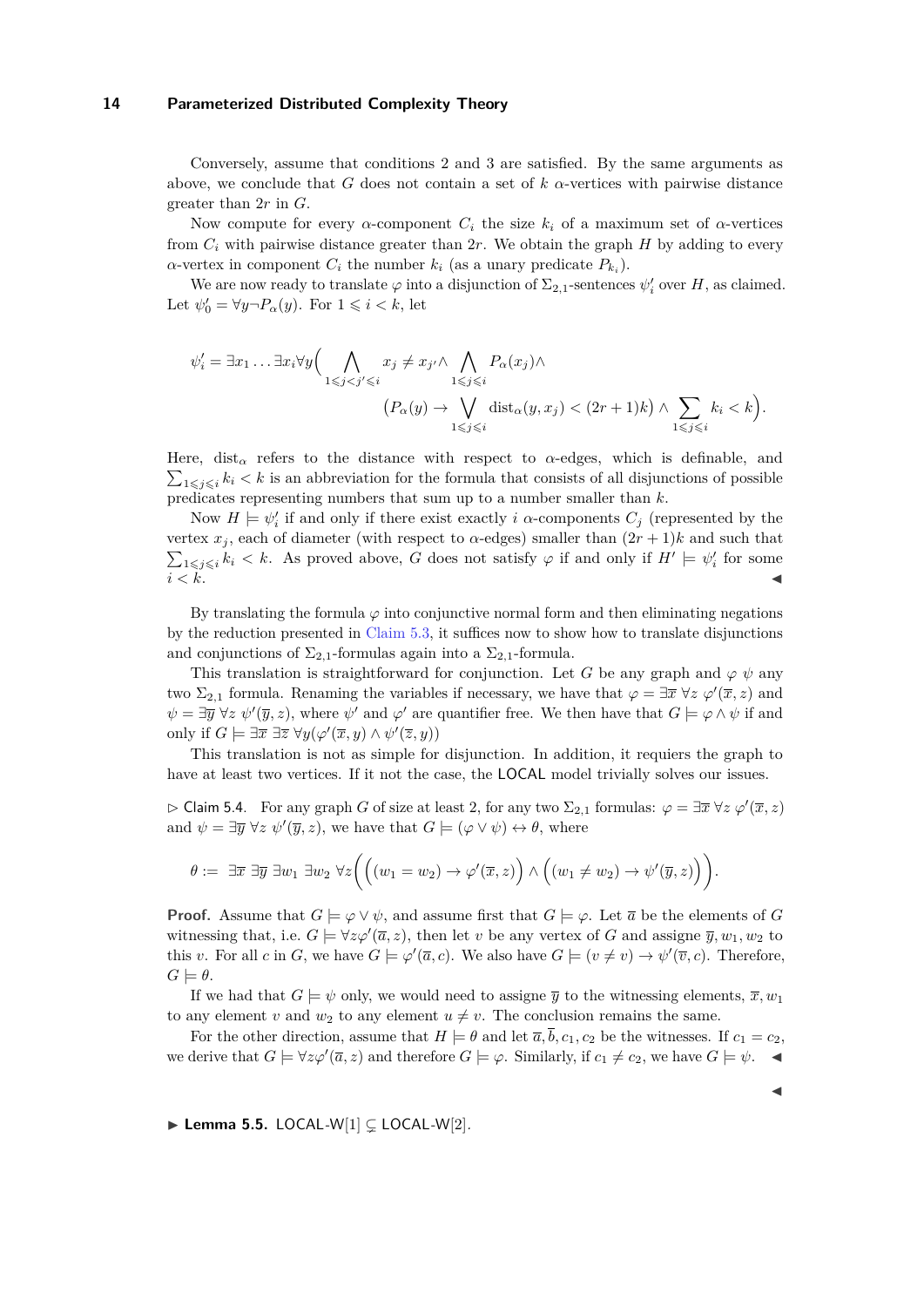**Proof.** We prove that the CLIQUE DOMINATION problem is not in **LOCAL-W**[1]. Assume towards a contradiction that there is a LOCAL-reduction from the Clique Domination problem to the Multicolored Independent Set problem. This is enough as the upcoming [Lemma 5.6](#page-14-0) shows that this problem is complete for LOCAL-W[1].

Let  $(s, r, t, p)$  be the functions given by the reduction and *A* be the corresponding **LOCAL**algorithm. We fix  $k = 1$ , and  $\ell = 3$ , so the parameter is  $3 + 1 = 4$ . We define a graph *G* that is a YES-instance for the  $(k, \ell)$ -CLIQUE DOMINATION problem as the graph composed of: **1.** a node *v*,

- **2.**  $p(4) + 2$  triples of nodes  $(a_i, b_i, c_i)$ ,
- **3.**  $p(4) + 2$  disjoint paths  $P_i$ , of length  $t(4)$ , connecting *v* to each  $a_i$ ,
- **4.** the edges  $(a_i, b_i)$  and  $(a_i, c_i)$  for every *i*, and
- **5.** the additional edge  $b_1, c_1$ .

Intuitively, *G* is a tree of depth  $t(4) + 1$  such that in the reduction *A*, no message can go from a leaf to the root. In the first leaf,  $a_1, b_1, c_1$  form the only 3-clique of the graph. Let *G'* be the graph given when applying the reduction *A* on *G*. Remember that we have a mapping *ν* from the vertices of  $G'$  to the vertices of  $G$ . The graph  $G'$  must contain a multicolored independent set *I* of size  $p(4)$ . We can therefore find an integer  $j \leqslant p(4 + 2)$  such that  $j > 1$  and  $\nu(I) \cap {P_i, a_j, b_j, c_j} = \emptyset$ . Intuitively, this means that the *j*th branch of *G* is not "responsible" for the creation of *I*.

We now define *H* as the copy of *G* with only one extra edge:  $(b_j, c_j)$ . This time, *H* is a no-instance for the (1*,* 3)-Clique Domination problem. However, if running the reduction algorithm *A*, this yields a graph  $H'$  that also contains a multicolored independent of size  $p(4)$ . To see this, look at any vertex *x* in *G* such that  $x \in \nu(I)$ . By definition we have that  $dist(x, a_i) > t(4)$  both in *G* and in *H*. So in  $t(4)$  communication rounds, *x* cannot distinguish between  $G$  and  $H$ , and produces the same reduction. Therefore  $I$  is also created in  $H'$ , which is a contradiction.

# **5.2 LOCAL-W[1] complet problems**

Since  $\Sigma_{1,1} = \Sigma_1$ , we have LOCAL-W[1] = LOCAL-A[1] (just as in classical parameterized complexity theory). In the light of the above collapse result it remains (at least for first-order definable problems) to determine whether they belong to LOCAL-W[1]. In the remainder of this section we prove that the Multicolored Independent Set problem and the Induced Subgraph Isomorphism problem are complete for LOCAL-W[1] under LOCAL reductions. In classical parameterized complexity theory these problems are prime examples of W[1]-complete problems, however, the standard reductions do not translate to LOCAL reductions, and we have to come up with new reductions.

We immediately have that MULTICOLORED INDEPENDENT SET  $\leq$ LOCAL INDUCED SUBGRAPH ISOMORPHISM  $\leq$ LOCAL MC- $\Sigma_1$ , as each one is a specific case of the following one. We therefore only prove that:

#### <span id="page-14-0"></span> $\blacktriangleright$  **Lemma 5.6.** MC- $\Sigma_1 \leq \text{Local MULTICOLORED INDEPENDENT SET$ .

The key part of the proof of this lemma is to deal with disjunctions. More precisely, fix a  $\Sigma_1$ -formula expressing that there is a red-blue independent set or a green-yellow one. In a classical parameterized reduction we could just create two copies of the graph. In one copy we would "un-color" all nodes but those in red or blue. In the second one we would un-color all but those in green or yellow. Then, we would draw a complete bipartite graph between the two copies. There is a multicolored independent set of size two in this new structure if and only if the original  $\Sigma_1$  formula was satisfied.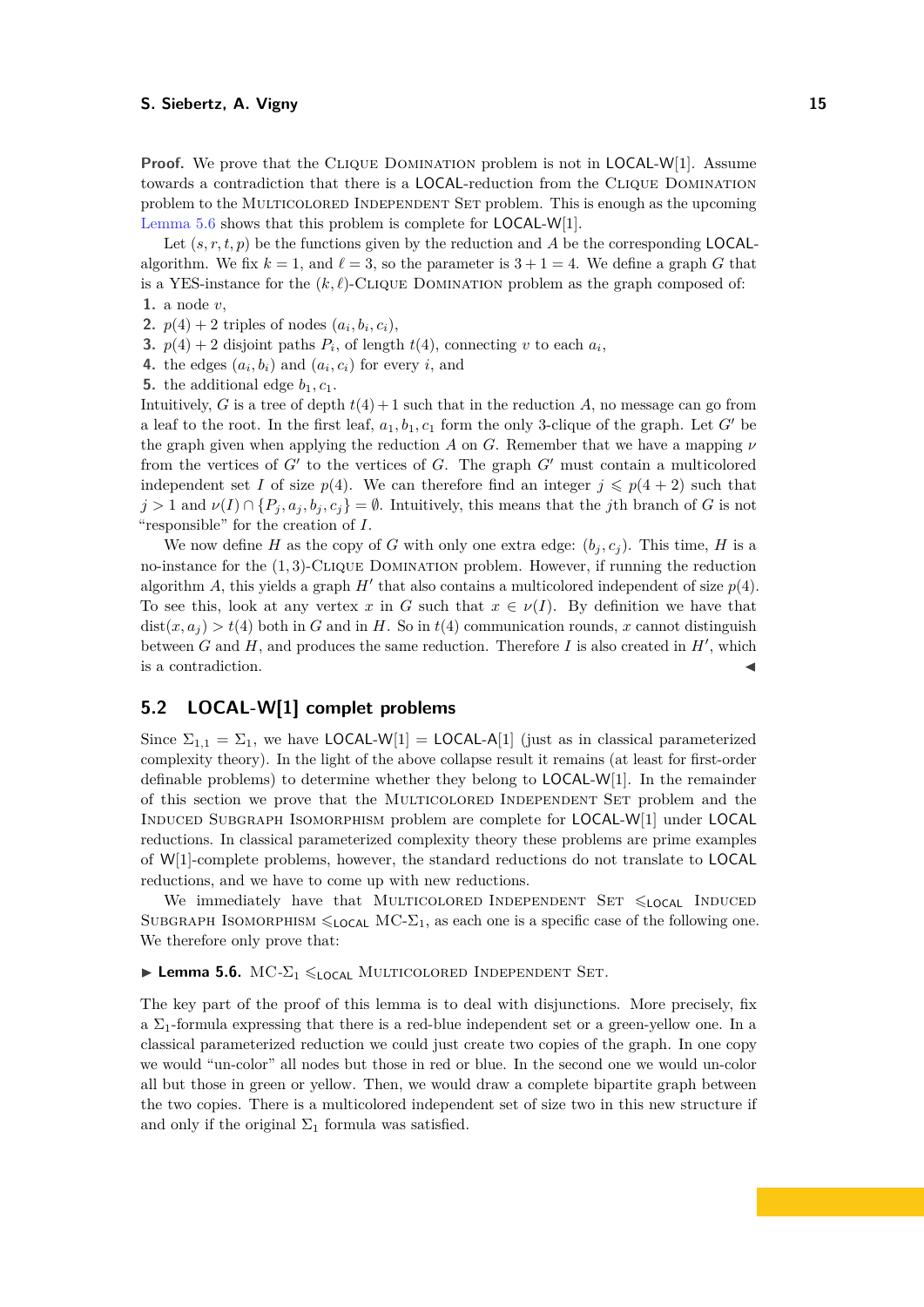The issue with this approach is that this is not a LOCAL reduction due the the bipartite connections between the copies, making the radius of the reduction arbitrarily large. Hence, we have to come up with a new way of dealing with disjunctions.

<span id="page-15-0"></span>**Lemma 5.7.** *Let*  $P_1$  *and*  $P_2$  *be parameterized problems with*  $P_1 \leq \text{Local MULTICOLORED}$ INDEPENDENT SET and  $P_2 \leq \text{Local MultifcoLORED INDEPENDENT SET}$ . *Then also*  $P_1 \cup P_2 \leq \text{Local MULTICOLORED INDEPENDENT SET.}$ 

**Proof of [Lemma 5.7.](#page-15-0)** Let  $P_1$  and  $P_2$  be two problems satisfying the requirements of the Lemma. Let  $(s_1, r_1, c_1, t_1, p_1)$  (resp.  $(s_2, r_2, c_2, t_2, p_2)$ ) be the functions attesting that  $P_1$ (resp.  $P_2$ ) reduces to the MULTICOLORED INDEPENDENT SET problem. We define  $s := s_1 + s_2$ ,  $r := \max(r_1, r_2), t := \max(t_1, t_2),$  and  $p := p_1 p_2$ , and show that there is a **LOCAL** reduction that is  $(s, r, t, p)$  bounded from  $P_1 \cup P_2$  to the MULTICOLORED INDEPENDENT SET problem.

Let  $(G, k)$  be an instance of  $P_1 \cup P_2$ . We compute *G'* as follows. First, compute  $(G_1, \nu_1)$ and  $(G_2, \nu_2)$  given by the reductions from  $P_i$  to the MULTICOLORED INDEPENDENT SET problem (for  $i \in \{1,2\}$ ). We have that  $G_1$  contains at most  $p_1(k)$  different colors and name them  $c_1, \ldots, c_{p_1(k)}$ , and  $G_2$  contains at most  $p_2(k)$  different colors and name them  $d_1, \ldots, d_{p_2(k)}$ .

We then introduce  $p_1(k)p_2(k)$  new colors named  $(e_{i,j})$  for  $1 \leq i \leq p_1(k)$  and  $1 \leq j \leq p_2(k)$ . We then change  $G_1$  and  $G_2$  in the following way. For every node *u* in  $G_1$  of color  $c_i$ , we replace it with  $p_2(k)$  new nodes, each of them with a distinct color among  $\{e_{i,1}, \ldots e_{i,p_2(k)}\}.$ Similarly, for every node  $v$  in  $G_2$  of color  $c_j$ , we replace it with  $p_1(k)$  new nodes, each of them with a distinct color among  $\{e_{1,j},\ldots,e_{p_1(k),j}\}$ . Additionally, for every edge  $\{u,v\}$  in either  $G_1$  or  $G_2$ , we draw a complete bipartite graph between the nodes created by these two blow ups.

We now claim that the obtained graph contains a multicolored independent set of size  $p(k)$ if and only if  $G_1$  contains a multicolored independent set of size  $p_1(k)$  or  $G_2$  contains a multicolored independent set of size  $p_2(k)$ , and therefore if and only if  $(G, k)$  belongs to  $P_1 \cup P_2$ . It should be clear that if  $G_i$  contains a multicolored independent set of size  $p_i(k)$ , then the obtained graph contains one of size  $p(k)$ .

Assume now that this final graph contains a multicolored independent set of size  $p(k)$ . If there is an  $i \leq p_1(k)$  and a  $j \leq p_2(k)$  such that this multicolored independent set contains no node obtained by the blow up of a node of color  $c_i$  nor by the blow up of a node of color  $d_j$ , then this set does not contain a node of color  $e_{i,j}$ . Since this set must contain a node of each color, either for all  $i \leq p_1(k)$  the set contains a node obtained by the blow up of a node in  $G_1$  of color  $c_i$ , which yields a multicolored independent set of size  $p_1(k)$  in  $G_1$ , or for all  $j \leq p_2(k)$  the set contains a node obtained by the blow up of a node in  $G_2$  of color  $d_j$ , which yields a multicolored independent set of size  $p_2(k)$  in  $G_2$ .

The only missing part to make this an (*s, r, t, p*)-bounded LOCAL reduction is that the obtained graph is not connected yet. To do so, we assume that the reduction from  $P_1$ (resp.  $P_2$ ) to the MULTICOLORED INDEPENDENT SET problem has the extra property that for all *v* in *G*, there is a node *u* in  $G_1$  (resp.  $G_2$ ) with  $\nu_1(u) = v$  (resp.  $\nu_2(u) = v$ ). If that is the case, then the final step of our LOCAL reduction is to add, for every *v* in *G*, an edge between any two nodes  $u_1, u_2$ , with  $\nu_1(u_1) = \nu_2(u_2) = v$ .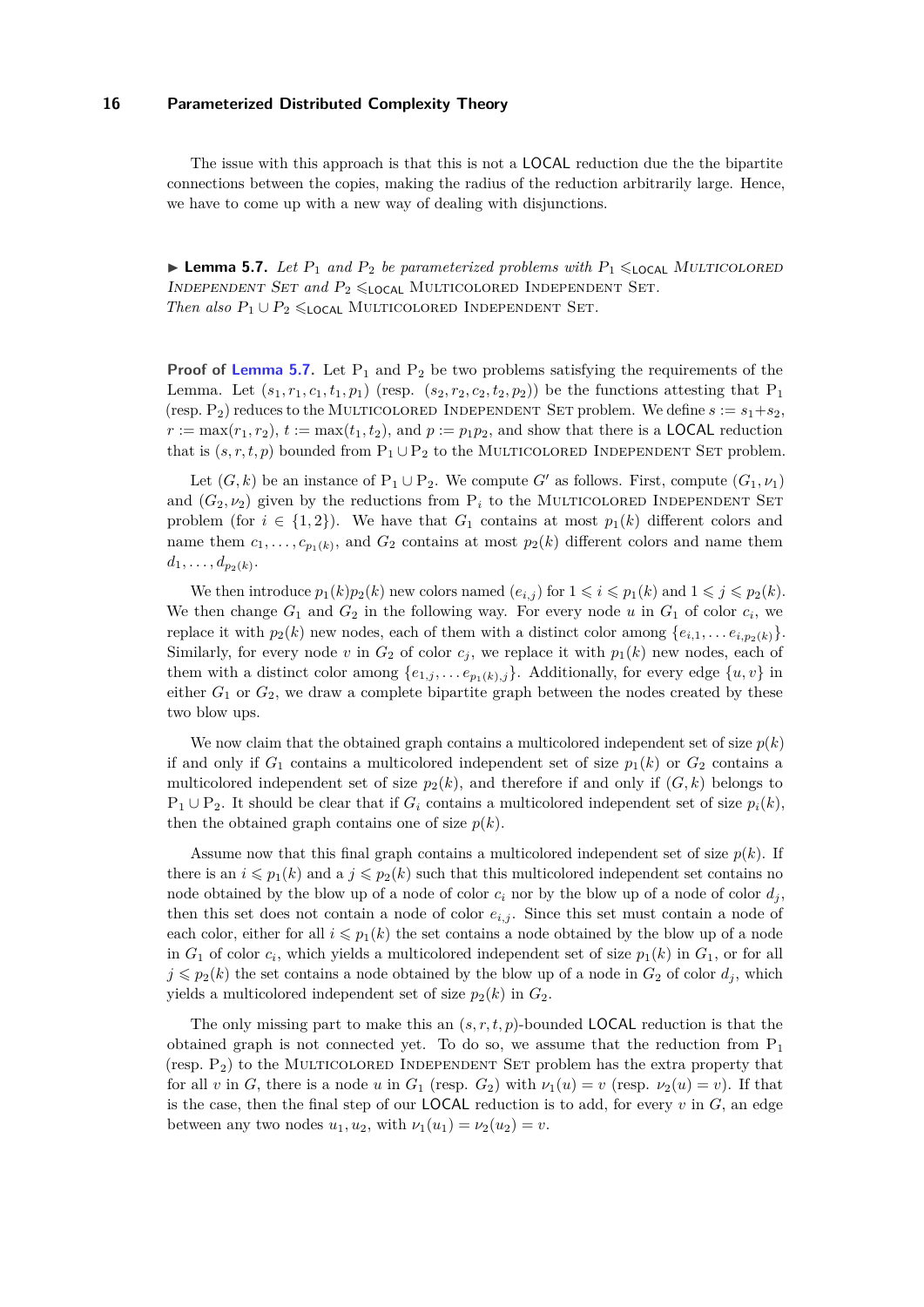This additional property can be enforced for a **LOCAL** reduction to the MULTICOLORED Independent Set. Indeed, an instance of this problem is not impacted by creating new uncolored nodes and adding edges between two nodes if one of them is uncolored. In this case, we can slightly change the **LOCAL** reduction from  $P_i$  to the MULTICOLORED INDEPEN-DENT SET problem. After  $G_i$  has been computed, for every node  $v$  in  $G$ , we create one new uncolored node  $v_i$ . We then add edges connecting  $v_i$  to all nodes  $u$  in  $G_i$  such that  $\nu_i(u) = v$ and connecting  $v_i$  to  $u_i$  for every edge  $(u, v)$  in  $G$ .

The last ingredient that we need is the following lemma.

#### <span id="page-16-1"></span>► Lemma 5.8.

INDUCED SUBGRAPH ISOMORPHISM  $\leq$ <sub>LOCAL</sub> MULTICOLORED</sub> INDEPENDENT SET.

**Proof of [Lemma 5.8.](#page-16-1)** Let  $(G, H)$  be an instance of the INDUCED SUBGRAPH ISOMORPHISM problem. The task is to determine whether *G* contains an induced subgraph isomorphic to *H*. The parameter is |*H*|. We construct an instance  $(G', k')$  of the MULTICOLORED Independent Set problem as follows:

Let  $k'$  be the number of connected components of  $H$ . For each connected component  $C$ of *H*, and for each induced subgraph *B* of *G* isomorphic to *C*, we create a new node  $v_{B,C}$ . The vertices of *G*<sup> $\prime$ </sup> are all vertices  $v_{B,C}$ . We create an edge between  $v_{B,C}$  and  $v_{B',C'}$  if and only if *B* intersects  $B'$  or if there is an edge in  $G$  between a vertex of  $B$  and a vertex of  $B'$ . We use  $k'$  colors to color  $G'$ : each vertex  $v_{B,C}$  gets color " $C$ ".

The existence of an induced subgraph of *G* isomorphic to *H* is equivalent to the existence of a multicolored independent set of size  $k'$  in  $G'$ . We only have to check that this is indeed a LOCAL reduction.

We define  $\nu: V(G') \to V(G)$  as the mapping that assigns  $v_{B,C}$  to the vertex of *B* with the smallest identifier. By running a **LOCAL** algorithm for  $|H|$  rounds, every vertex  $u \in G$ can detect whether it is the vertex with smallest identifier of a subgraph *B* that is isomorphic to a component *C* of *H*. Note also that for any edge  $\{v_{B,C}, v_{B',C'}\}$  of *G'*, we have that *B'* is included in the  $2|H|$  neighborhood of  $\nu(v_{B,C})$ . Therefore, we can compute by a **LOCAL** algorithm in  $2|H|$  rounds also all edges of  $G'$ .

To summarize, we have that  $|G'| \leqslant |G|^{|H|}$ , the radius of the reduction and the number of rounds are  $2|H|$ , and the new parameter k' is smaller then  $|H|$ , making this a LOCAL reduction. However the congestion is unbounded, so this is not a CONGEST reduction.  $\blacktriangleleft$ 

With [Lemma 5.7](#page-15-0) and [Lemma 5.8](#page-16-1) proved, [Lemma 5.6](#page-14-0) follows quite easily.

**Proof of [Lemma 5.6.](#page-14-0)** All  $\Sigma_1$ -formulas can be expressed as a disjunction of conjunctive queries with possibly negated atoms. The model checking of such queries are special cases of the Induced Subgraph Isomorphism problem. By [Lemma 5.8,](#page-16-1) this reduces to the Multicolored Independent Set problem. The conclusion is a straightforward induction on the size of the disjunction, each step being solved by [Lemma 5.7.](#page-15-0)

# <span id="page-16-0"></span>**6 Kernelization**

We now turn our attention to *distributed kernelization*. Kernelization is a classical approach in parameterized complexity theory to reduce the size of the input instance in a polynomial time preprocessing step. It is a classical result of parameterized complexity that a problem is fixed-parameter tractable if and only if it admits a kernel. We give two definitions of distributed kernelization and study their relation to fixed-parameter tractability.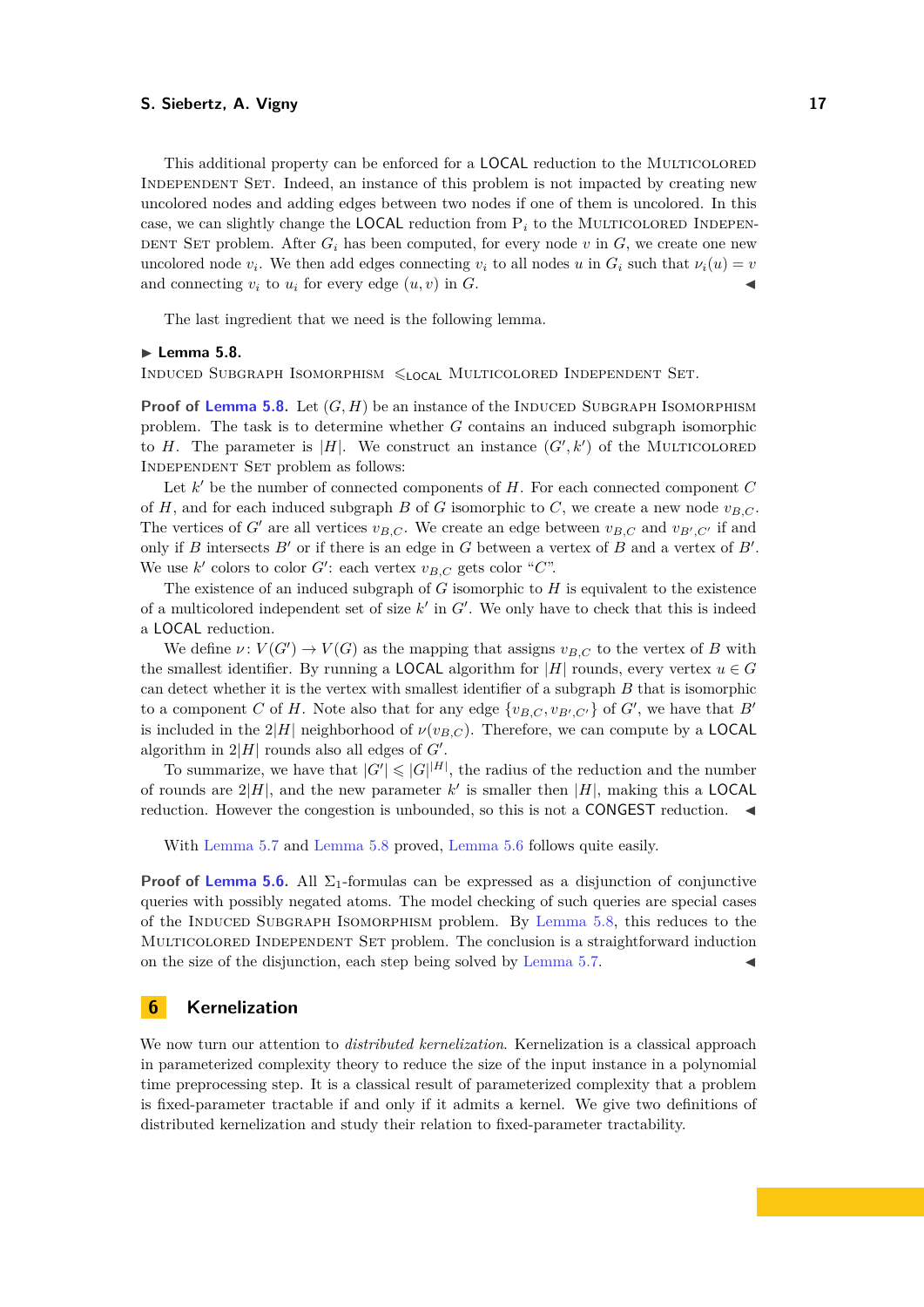I **Definition 6.1.** *A* DISTRIBUTED *kernelization algorithm is a* DISTRIBUTED *algorithm that on input* (*G, k*) *of a parameterized problem* P *computes in f*(*k*) *rounds an equivalent instance*  $(G', k')$  *of order at most*  $g(k)$  *for computable functions*  $f, g$ *.* 

Here, the graph  $G'$  is represented in  $G$  as in a DISTRIBUTED reduction. Obviously, if a problem admits a DISTRIBUTED kernelization, then it lies in DISTRIBUTED-FPT. The converse however, depends on the model of computation.

**Example 6.2.** The problem  $D_d$  whether a graph contains a vertex of degree greater than *d >* 3 does not admit a LOCAL (and hence also not a CONGEST) kernelization parameterized by *d*.

**Proof.** Assume that there exists a DISTRIBUTED kernelization algorithm  $\mathcal A$  for  $D_d$  which on input  $(G, d)$  computes in  $f(d)$  rounds an equivalent instance  $(G', d')$  of order at most  $g(d)$ . We consider the value  $d = 4$  and the following family of graphs. The graph  $G_n^0$  is a path on *n* vertices  $\{v_1, \ldots, v_n\}$ , where additionally we attach vertices  $x_1, x_2$  to  $v_1$  and  $y_1, y_2$  to  $v_n$ . The graph  $G_n^1$  is like  $G_n^0$  but we additionally attach one more vertex  $x_3$  to  $v_1$ ,  $G_n^2$  is like  $G_n^0$ but we additionally attach one more vertex  $y_3$  to  $v_n$ , and  $G_n^3$  is like  $G_n^0$  but we additionally at both ends we attach  $x_3$  and  $y_3$ . The ids of vertices from  $G_n^0, G_n^1, G_n^2$  are equal to those of  $G_n^3$  restricted to the respective domain. The instances  $G_n^0$  are negative instances of  $D_4$ , while  $G_n^1, G_n^2$  and  $G_n^3$  are positive instances.

Now consider the execution of  $A$  on  $G_n^3$  for large *n*. It produces an equivalent instance  $(H_n^3, c)$  for some  $c \in \mathbb{N}$  of order at most  $g(4)$ , which is represented by mappings  $\nu$  and  $\eta$  in *G*. As  $H_n^3$  is connected,  $\nu(V(H_n^3))$  is a connected subgraph of order at most  $g(4)$  of  $G_n^3$ . In fact, we may assume that  $\nu(V(H_n^3)) = v_i$  for some vertex  $v_i \in V(G_n^3)$ , as A is a local algorithm that can collect all local information in a single node. Observe that  $H_n^3$  depends only on the  $k := g(4) + f(4)$ -neighborhood of  $v_i$ , as A can access only information about  $g(4)$  vertices around  $v_i$  that it collects in  $f(4)$  rounds. We distinguish two cases.

First case:  $k < i < n - k$ . We now consider the execution of A on  $G_n^0$ . As the kneighborhoods of  $v_i$  are isomorphic (with ids) in  $G_n^0$  and  $G_n^3$ , the produced graph  $H_n^0$  must be isomorphic to  $H_n^3$  and also be mapped to the vertex  $v_i$ , and the produced parameter  $c$  is equal to the parameter produced for  $H_n^3$ . But this is a contradiction to the fact that  $G_n^0$  is a negative instance of *D*4.

Second case:  $i \leq k$  (the case  $i \geq n - k$  is analogous). We consider the execution of A on  $G_n^2$  (or on  $G_n^1$  in case  $i \geq n - k$ ). Because the *k*-neighborhoods of all vertices  $v_j$  for  $j \geq k$ are isomorphic (with ids) in  $G_n^2$  and  $G_n^3$ , and A on  $G_n^3$  mapped  $H_n^3$  to  $v_i$  with  $i \leq k$ , A on  $G_n^2$  must also map the positive instance  $H_n^2$  to some  $v_j$  with  $j \leq k$ . But then we consider the execution of  $A$  on  $G_n^0$ . With the same argument as above,  $A$  must produce the same instance  $H_n^0 \cong H_n^2$  and map it to the same vertex  $v_j$  on which A mapped the instance  $H_n^2$ . However,  $G_n^0$  is a negative instance, a contradiction.

On the other hand, in the CONGESTED-CLIQUE model the two notions of kernelization and fixed-parameter tractability are equivalent.

# I **Lemma 6.3.** *If* P ∈ CONGESTED*-*CLIQUE*-*FPT*, then* P *admits a* CONGESTED*-*CLIQUE *kernelization.*

**Proof.** As P  $\in$  **CONGESTED-CLIQUE-FPT**, we may on an instance  $(G, k)$  the algorithm witnessing this. Now in the CONGESTED-CLIQUE model, all nodes can broadcast their answer so that in the next round all nodes know whether  $(G, k)$  is a positive or a negative answer. Now the kernelization algorithm can map a hardcoded equivalent instance of constant size to the node with minimum id.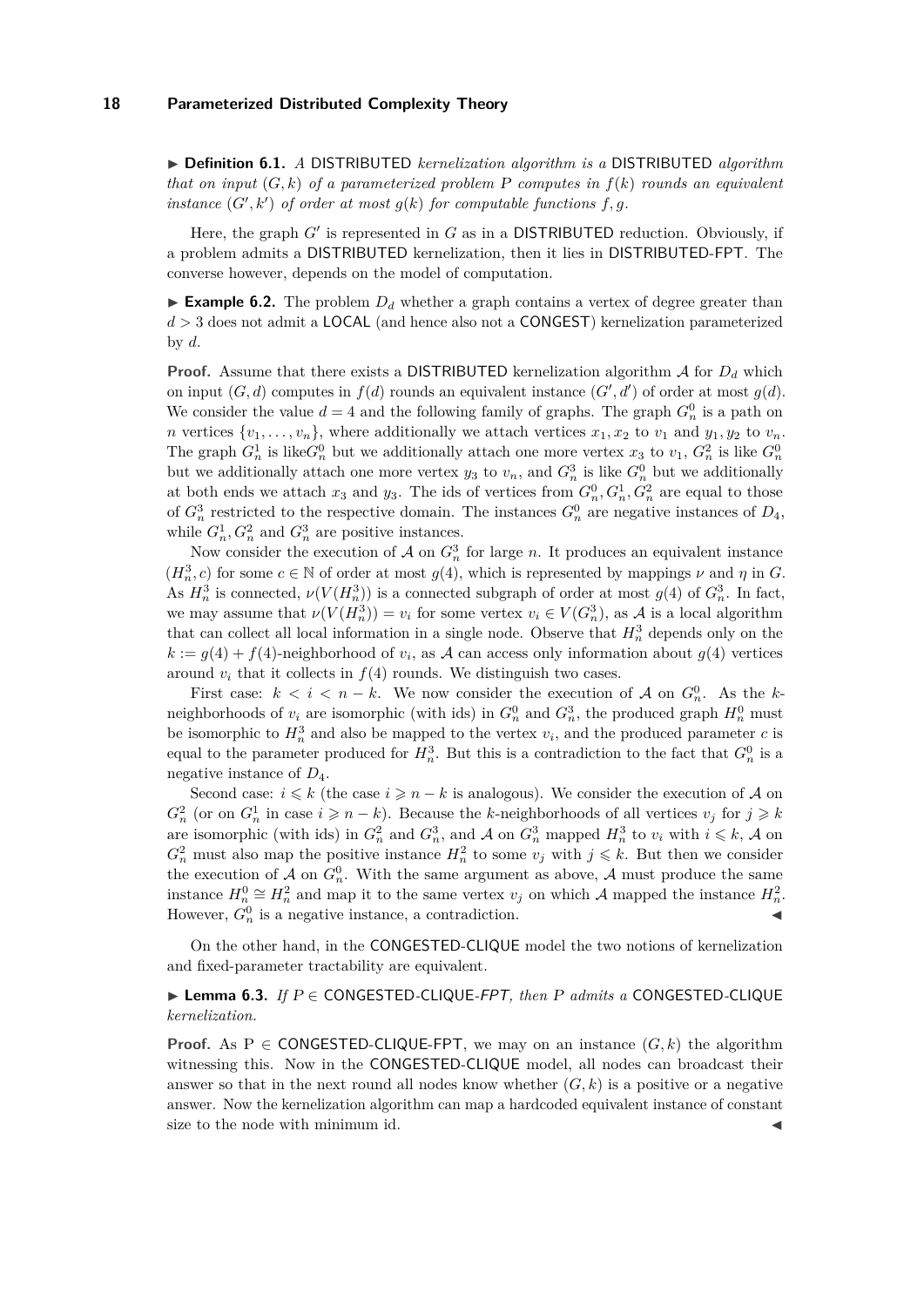We give a second definition of a *fully polynomial* DISTRIBUTED kernelization algorithm, which better reflects the intuition that kernelization should express efficient preprocessing.

▶ **Definition 6.4.** *A fully polynomial* DISTRIBUTED *kernelization algorithm is a* DISTRI-BUTED *kernelization algorithm where additionally we restrict the computational power of each node to time polynomial in the input size.*

A fully polynomial DISTRIBUTED kernelization algorithm can be simulated by a sequential algorithm in polynomial time. Hence, we obtain that the class of problems that admits a fully polynomial DISTRIBUTED kernelization algorithm is a subset of sequential FPT. It is an interesting question which problems in FPT actually admit a fully polynomial DISTRIBUTED kernelization algorithm. As we intend to make a conceptual rather than a technical contribution, we leave this investigation for future work.

# <span id="page-18-0"></span>**7 XPL and model-checking on bounded expansion classes**

Finally, we want to introduce a distributed analogue of the parameterized complexity class XP of *slicewise polynomial* problems. This class contains all problems that can be solved in time  $n^{g(k)}$  for some computable function *g*. This definition obviously has to be adapted to make sense in the distributed setting, as every problem can be solved in a polynomial number of rounds (polynomial in the graph size) in the CONGEST model. We define the following class DISTRIBUTED-XPL, where XPL stands for *slicewise poly-logarithmic*.

▶ **Definition 7.1.** *The class* DISTRIBUTED-XPL *is the class of problems that can be solved by a* DISTRIBUTED algorithm in  $f(k) \cdot (\log n)^{g(k)}$  rounds for computable functions f and g.

The first-order model-checking problem belongs to the sequential class XP. We can simply instantiate the quantifiers of a formula  $\varphi$  in all possible ways and thereby evaluate in time  $n^{\mathcal{O}(|\varphi|)}$  whether  $\varphi$  is true in the input graph *G*. Since the question whether a graph contains two blue nodes (a simple first-order property) cannot be decided by a LOCAL algorithm in a sublinear (in the diameter) number of rounds in general, the problem does not lie in LOCAL-XPL. We can also say that it is unlikely for the model-checking problem to belong in CONGESTED-CLIQUE-XPL, as finding triangle in a poly-logarithmic number of rounds would wildly improved the best known algorithm of  $O(n^{2/3}(\log n)^{2/3})$  [\[22\]](#page-22-12).

We therefore turn our attention to solve the problem on restricted graph classes. Two prominent graph classes on which first-order model-checking is even fixed-parameter tractable by sequential algorithms are classes of bounded expansion [\[9\]](#page-22-13) and nowhere dense classes of graphs [\[21\]](#page-22-14).

Very briefly, a graph *H* is a *depth-r minor* of a graph *G* if *H* can be obtained from a subgraph of *G* by contracting mutually disjoint connected subgraphs of radius at most *r*. A class of graphs C has *bounded expansion* if there is a function  $f : \mathbb{N} \to \mathbb{N}$  such that for every  $r \in \mathbb{N}$ , in every depth-*r* minor of a graph from C the ratio between the number of edges and the number of vertices is bounded by  $f(r)$ . More generally, C is *nowhere dense* if there is a function  $t: \mathbb{N} \to \mathbb{N}$  such that no graph from C admits the clique  $K_{t(r)}$  as a depth-r minor. Every class of bounded expansion is nowhere dense, but the converse does not necessarily hold [\[30\]](#page-22-15). Class C has *effectively bounded expansion*, respectively is *effectively nowhere dense*, if the respective function *f* or *t* as above is computable. Many classes of sparse graphs studied in the literature have (effectively) bounded expansion, including planar graphs, graphs of bounded maximum degree, graphs of bounded treewidth, and more generally, graphs excluding a fixed (topological) minor. A notable negative example is that classes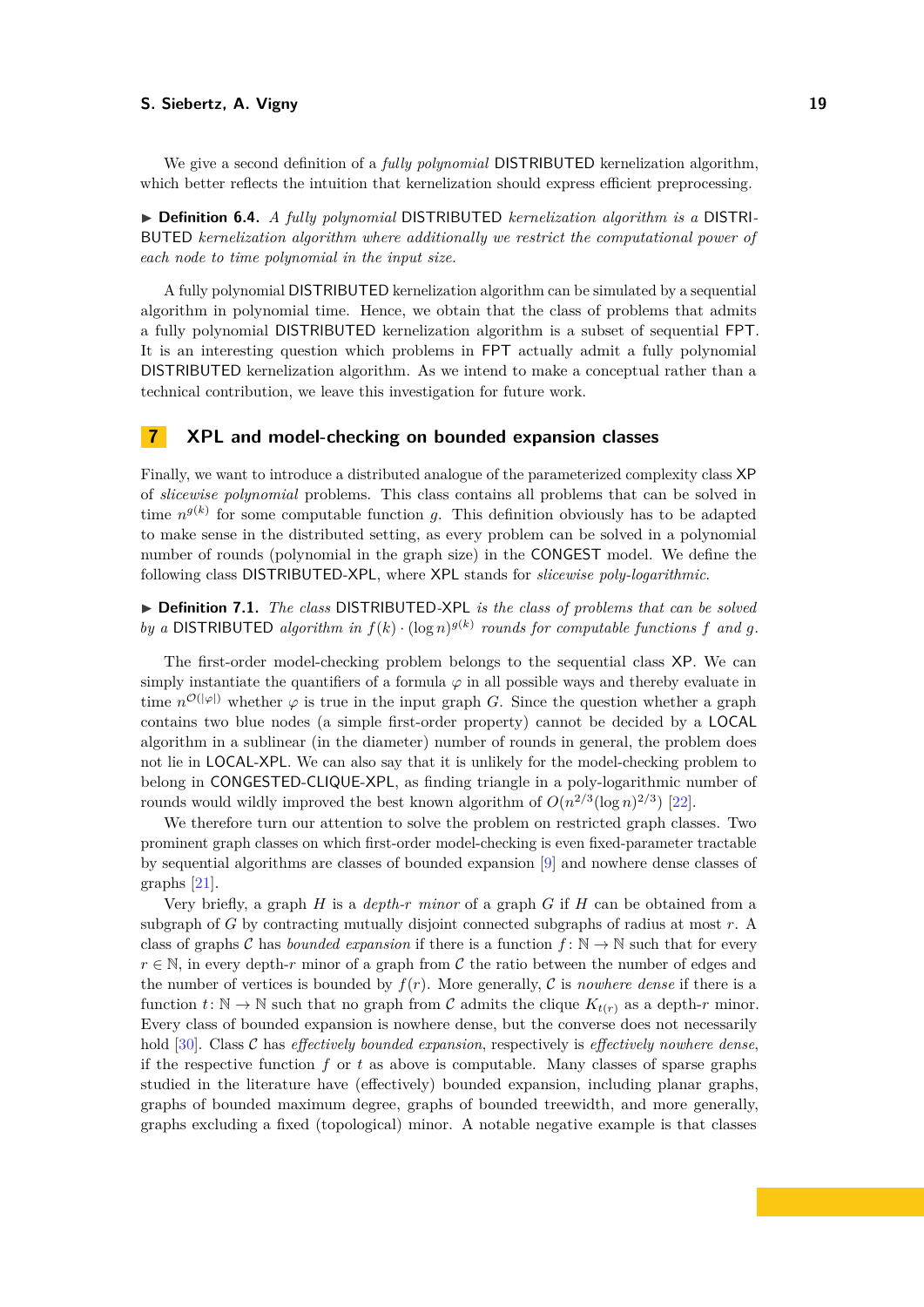with bounded *degeneracy*, equivalently with bounded *arboricity*, do not necessarily have bounded expansion, as there we have only a finite bound on the edge density in subgraphs (aka depth-0 minors). We refer to the textbook [\[30\]](#page-22-15) for extensive background on the theory of bounded expansion and nowhere dense graph classes.

The methods used to establish fixed-parameter tractability of the model-checking problem on these classes do not yield distributed fixed-parameter tractability. However, the modelchecking result on bounded expansion classes has been reproved multiple times [\[18,](#page-22-16) [20,](#page-22-17) [23,](#page-22-18) [32\]](#page-23-4) with different methods. We show how to combine these methods with methods for distributed computing from [\[27\]](#page-22-19) and prove that first-order model-checking on bounded expansion classes lies in the class CONGESTED-CLIQUE-XPL.

<span id="page-19-0"></span> $\triangleright$  **Theorem 7.2.** Let C be a graph class of effectively bounded expansion. Then there exists a *computable function f and a* CONGESTED*-*CLIQUE *algorithm that given a vertex and edge colored graph*  $G \in \mathcal{C}$  *and a first-order sentence*  $\varphi$  *decides in*  $f(|\varphi|) \cdot \log n$  *rounds whether*  $\varphi$ *holds in G.*

[Theorem 7.2](#page-19-0) states that the first-order model-checking problem on classes of effectively bounded expansion belongs to CONGESTED-CLIQUE-XPL. Our proof of the theorem follows closely the lines of the proof given in [\[32\]](#page-23-4) and we point out only where the proof has to be changed. The idea of the proof is as follows. We first compute a so-called *low treedepth coloring* of the input graph, and then use this coloring to apply a quantifier elimination procedure for first-order logic. It is known that such colorings exist for graphs from classes of bounded expansion [\[29\]](#page-22-20) and furthermore that they can be computed efficiently even in the CONGEST model [\[27\]](#page-22-19). For establishing [Theorem 7.2](#page-19-0) it remains to revisit the quantifier elimination procedure and show that it can be implemented in the CONGESTED-CLIQUE model. Let us now introduce the relevant definitions.

I **Definition 7.3.** *A* rooted forest *is an acyclic graph F together with a unary predicate*  $R \subseteq V(F)$  *selecting one root in each connected component of*  $F$ *. A tree is a connected forest. The* depth *of a node x in a rooted forest F is the distance between x and the root in the connected component of x in F. The depth of a forest is the largest depth of any of its nodes. The* least common ancestor *of nodes x and y in a rooted tree is the common ancestor of x and y that has the largest depth.*

 $\triangleright$  **Definition 7.4.** An elimination forest *of a graph G is a rooted forest*  $F$  *on the same vertex set as G such that whenever uv is an edge in G, then either u is an ancestor of v, or v is an ancestor of u in F. The* treedepth *of a graph G is the smallest possible depth of a separation forest of G.*

For the sake of quantifier elimination it will be convenient to encode rooted forests by a unary function parent:  $V(F) \to V(F)$ . The function encodes a tree in the expected way, every vertex is mapped to its parent in the tree, while the root vertex is mapped to itself. In the following we assume that trees are encoded via the parent function.

 $\triangleright$  **Definition 7.5.** *For an integer p*, a coloring  $\lambda: V(G) \to \{1, \ldots, M\}$  of a graph G is a *p*-treedepth coloring of *G if every i*-tuple of color classes in  $\lambda$ ,  $i \leq p$ , induces in *G a graph of treedepth at most i.*

**Lemma 7.6** ([\[29\]](#page-22-20)). A class C of graphs has bounded expansion if and only if for every p *there is a number M such that every graph*  $G \in \mathcal{C}$  *admits a p-treedepth coloring using M colors.*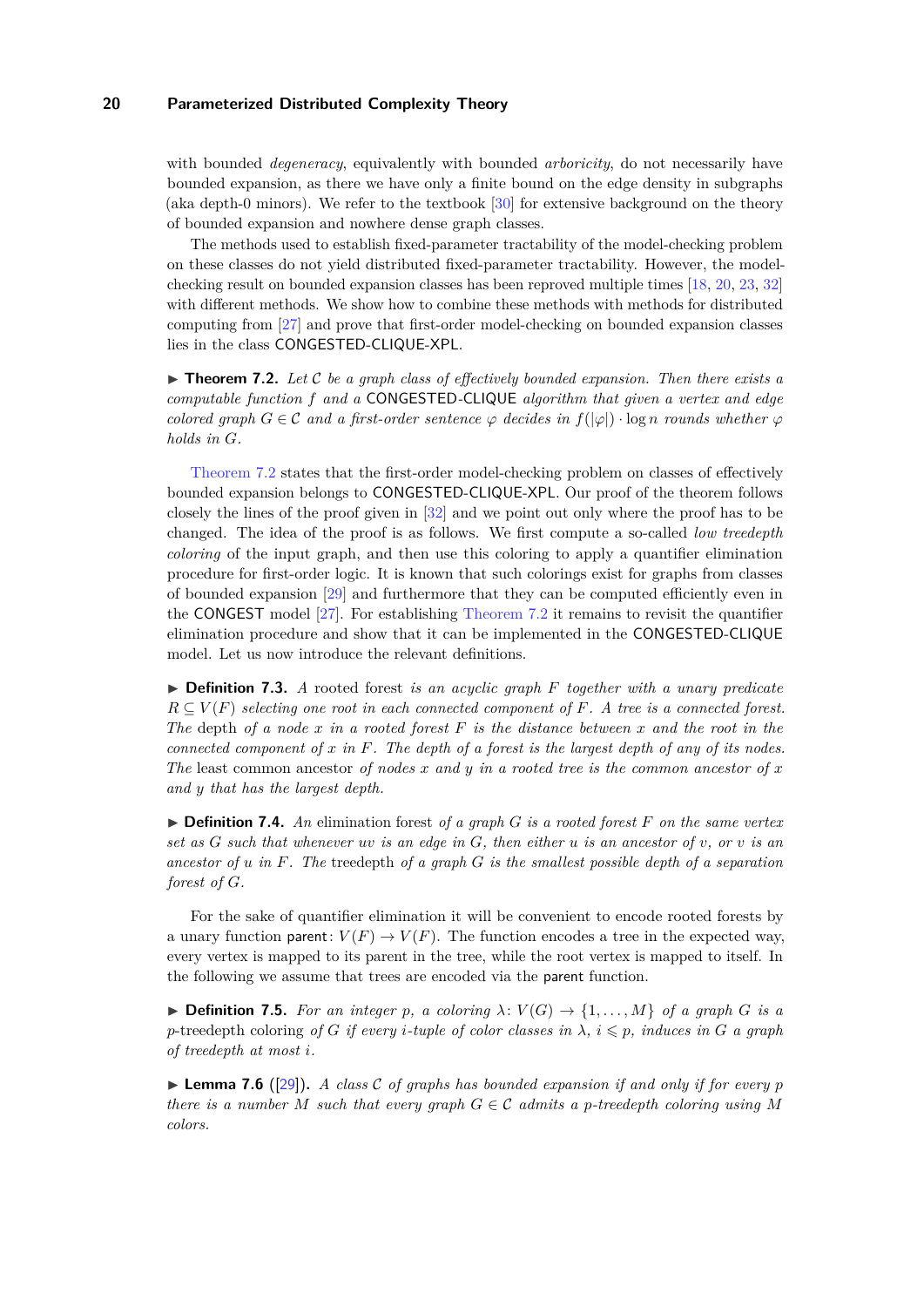In fact, we must work with a related notion, as for our application we need to be able to compute the elimination forests  $F_I$  witnessing that an *i*-tuple  $I$  of color classes has treedepth at most *i*. While in the sequential setting we can simply perform a depth-first search to compute an approximation of such an elimination forest, it is unclear how to compute such forests in CONGESTED-CLIQUE-XPL.

 $\triangleright$  **Definition 7.7.** For an integer p, a  $(p+1)$ -centered coloring of a graph G is a coloring  $\lambda: V(G) \to \{1, \ldots, M\}$  *so that for any induced connected subgraph*  $H \subseteq G$ *, either some color appears exactly once in*  $H$ *, or*  $H$  *gets at least*  $p + 1$  *colors.* 

Every  $(p+1)$ -centered coloring is a *p*-treedepth coloring. More precisely, we have the following lemma.

**I Lemma 7.8** (Lemma 4.5 of [\[28\]](#page-22-21)). Let G be a graph and let  $\lambda$  be a  $(p+1)$ -centered coloring *of G. Then any subgraph H of G of treedepth*  $i \leq p$  *gets at least i colors in*  $\lambda$ *.* 

Furthermore, from a  $(p + 1)$ -centered coloring with *M* colors one easily computes a forest *F* of height at most  $i, 1 \leq i \leq p$ , for each tuple of at most *i* color classes.

<span id="page-20-0"></span>**Example 7.9.** *Given a graph G and a*  $(p+1)$ *-centered coloring*  $\lambda : V(G) \rightarrow \{1, \ldots, M\}$ , we can compute in  $\mathcal{O}(p \cdot 2^p)$  rounds in the CONGEST model for every *i*-tuple I of colors,  $1 \leq i \leq p$ , an elimination forest  $F_I$  of height at most *i*.

**Proof.** We iterate through all *i*-tuples of color classes,  $1 \leq i \leq p$ , which leads to the factor  $\mathcal{O}(M^p)$  in the above estimation on the number of rounds in the algorithm. For each *i*-tuple *I* of colors, we can then compute an elimination forest *F<sup>I</sup>* of height at most *i* as follows. It is folklore (see e.g. Section 6.2 in [\[30\]](#page-22-15)) that the longest path in a graph of treedepth *i* has length (number of edges) at most  $2^{i} - 2$ . We can hence compute the components of *G*[*I*] (the subgraph induced by the colors in *I*) in  $\mathcal{O}(2^i)$  rounds, by performing a breadth-first search from every vertex, and whenever the searches from two vertices meet, we continue only the search of the vertex with the smaller id to avoid large congestion. Now each component *C* of *G*[*I*] is connected and gets at most *p* colors, hence there is a vertex of unique color. We can find such a vertex  $v$  in  $\mathcal{O}(2^i)$  rounds by traversing the constructed bfs tree and keeping track of the encountered colors. We now make  $v$  the root of  $F_I$  and recursively continue to construct  $F_I$  by decomposing the components of  $G[I] - \{v\}$  (which has one less color) as above. After *i* recursive steps, the procedure stops and produces an elimination forest *F<sup>I</sup>* of depth at most *i*. Observe that this construction is only possible in the CONGESTED-CLIQUE  $\blacksquare$  model.

We now appeal to the result of Nešetřil and Ossona de Mendez  $[27]$  that  $(p+1)$ -centered colorings are computable in CONGEST-XPL.

<span id="page-20-1"></span> $\triangleright$  **Lemma 7.10** ([\[27\]](#page-22-19)). Let C be a class of graphs of effectively bounded expansion. There *exists a computable function g* and a CONGEST algorithm that on input  $G \in \mathcal{C}$  and  $p \in \mathbb{N}$ *computes a*  $(p+1)$ *-centered coloring of G with*  $\mathcal{O}(1)$  *colors in*  $g(p)$  · log *n rounds.* 

We now come to the quantifier elimination procedure on classes of bounded expansion. The proof boils down to proving how to eliminate a single existential quantifier for bounded depth forests. This elimination is then lifted to bounded expansion classes via low-treedepth colorings. The following statement is an adapted version of Lemma 26 of [\[32\]](#page-23-4), which is the crucial ingredient of the proof.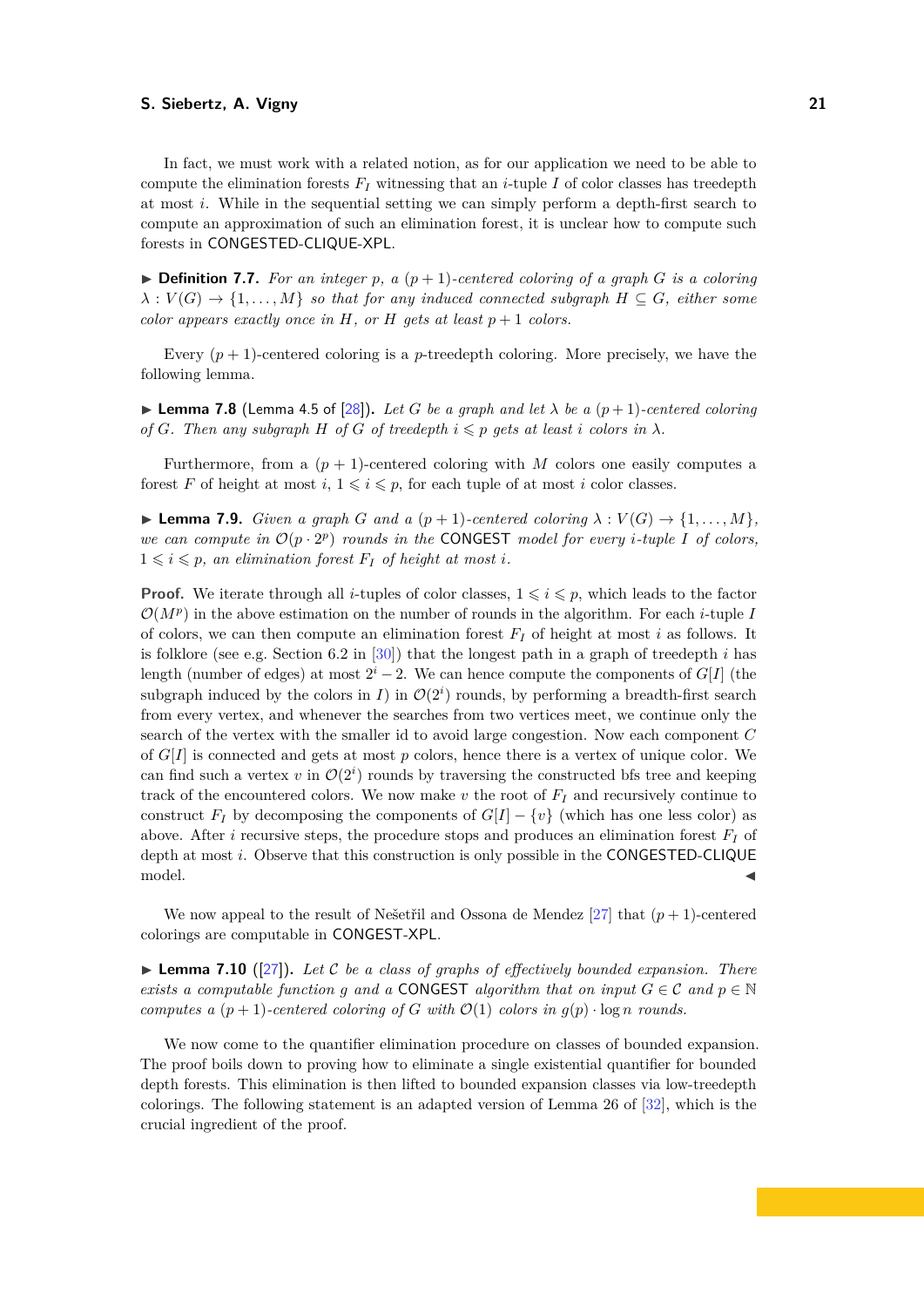**► Lemma 7.11** (Lemma 26 of [\[32\]](#page-23-4) (adapted)). Let  $d \in \mathbb{N}$  and  $\Lambda$  be a label set. Then for every *formula*  $\varphi(\bar{x}) \in \text{FO}(\{\text{parent}\} \cup \Lambda)$  *with*  $|\bar{x}| \geqslant 1$  *and of the form*  $\varphi(\bar{x}) = \exists y \psi(\bar{x}, y)$  *where*  $\psi$  *is quantifier-free, and every*  $\Lambda$ -labeled forest  $F$  of depth at most  $d$ , there exists a label set  $\Lambda$ , a *quantifier-free formula*  $\widehat{\varphi}(\bar{x}) \in FO[\{\text{parent}\} \cup \widehat{\Lambda}\],$  and a  $\widehat{\Lambda}$ -relabeling  $\widehat{F}$  *of*  $F$  *such that*  $\varphi$  *on*  $F$ *is equivalent to*  $\widehat{\varphi}$  *on*  $\widehat{F}$ *. Moreover, the label set*  $\widehat{\Lambda}$  *is computable from d* and  $\Lambda$ *, the formula*  $\widehat{\varphi}$ *is computable from*  $\varphi, d, \Lambda$ *, and the transformation which computes*  $\hat{F}$  *given*  $F$  *can be done in*  $f(d, |\varphi|)$  *rounds by a* CONGESTED-CLIQUE *algorithm for a computable function*  $f$ *.* 

**sketch.** We can follow the lines of the proof of Lemma 26 of [\[32\]](#page-23-4) and observe that the new labels can be computed bottom up along the tree by a CONGESTED-CLIQUE algorithm. For this is suffices to count the number of types of the descendants of a node up to a certain threshold. Hence, the amount of information that has to be sent and stored depends functionally only on *d* and  $\varphi$  and can be sent with low congestion along the forest edges. In the case  $h = 0$  in the proof, we crucially use that vertices from different subtrees of the forest can communicate via communication edges that are not edges of the forest.

The rest of the proof works exactly as the proof given in [\[32\]](#page-23-4) by replacing all subroutines for computing low treedepth colorings and elimination forests by [Lemma 7.9](#page-20-0) and [Lemma 7.10.](#page-20-1)

# **8 Conclusion**

In this work we followed the approach of parameterized complexity to provide a framework of parameterized distributed complexity. We could only initiate the study of distributed parameterized complexity classes and many interesting questions remain open. On the one hand, the parameterized distributed complexity and distributed kernelization complexity of many important graph problems has not yet been studied. On the other hand, it remains an interesting question to find parameterized distributed reductions between commonly studied graph problems.

#### **References**

- <span id="page-21-0"></span>**1** Alkida Balliu, Sebastian Brandt, Dennis Olivetti, and Jukka Suomela. Almost global problems in the LOCAL model. In *Proceedings of the 32nd International Symposium on Distributed Computing, DISC 2018*, pages 9:1–9:16, 2018.
- <span id="page-21-1"></span>**2** Alkida Balliu, Juho Hirvonen, Janne H. Korhonen, Tuomo Lempiäinen, Dennis Olivetti, and Jukka Suomela. New classes of distributed time complexity. In *Proceedings of the 50th Annual ACM SIGACT Symposium on Theory of Computing, STOC 2018*, pages 1307–1318, 2018.
- <span id="page-21-4"></span>**3** Ran Ben-Basat, Ken-ichi Kawarabayashi, and Gregory Schwartzman. Parameterized distributed algorithms. *arXiv preprint arXiv:1807.04900*, 2018.
- <span id="page-21-3"></span>**4** Keren Censor-Hillel, Eldar Fischer, Gregory Schwartzman, and Yadu Vasudev. Fast distributed algorithms for testing graph properties. In *Proceedings of the 30th International Symposium on Distributed Computing , DISC 2016*, pages 43–56, 2016.
- <span id="page-21-2"></span>**5** Yi-Jun Chang and Seth Pettie. A time hierarchy theorem for the LOCAL model. In *Proceedings of the 58th IEEE Annual Symposium on Foundations of Computer Science, FOCS 2017*, pages 156–167, 2017.
- <span id="page-21-6"></span>**6** Marek Cygan, Fedor V. Fomin, Lukasz Kowalik, Daniel Lokshtanov, Dániel Marx, Marcin Pilipczuk, Michal Pilipczuk, and Saket Saurabh. *Parameterized Algorithms*. Springer, 2015.
- <span id="page-21-5"></span>**7** Rod G Downey and Michael R Fellows. Fixed-parameter tractability and completeness I: Basic results. *SIAM Journal on Computing*, 24(4):873–921, 1995.
- <span id="page-21-7"></span>**8** Rodney G. Downey and Michael R. Fellows. *Fundamentals of Parameterized Complexity*. Texts in Computer Science. Springer, 2013.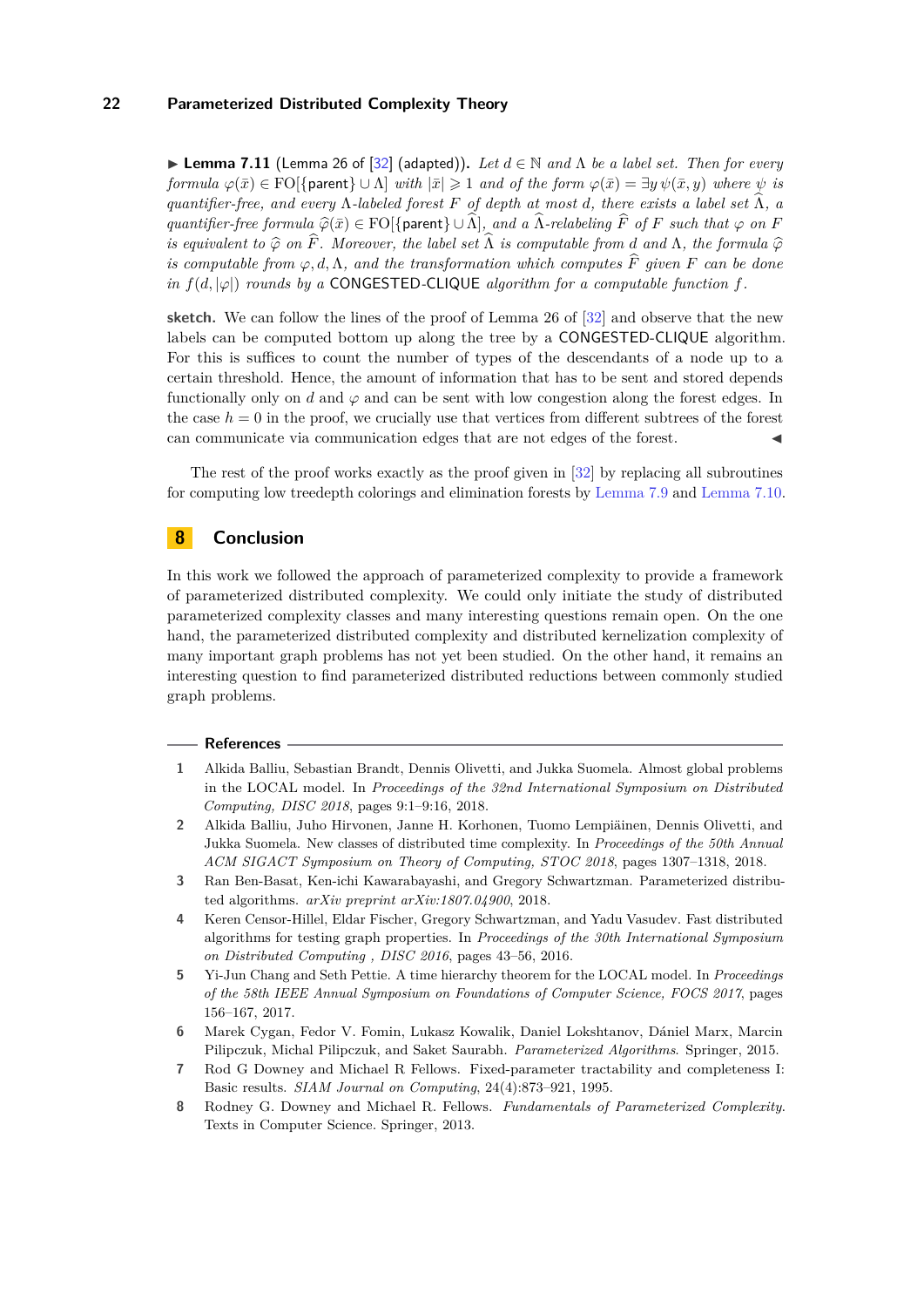- <span id="page-22-13"></span>**9** Zdeněk Dvořák, Daniel Král, and Robin Thomas. Testing first-order properties for subclasses of sparse graphs. *Journal of the ACM (JACM)*, 60(5):36, 2013.
- <span id="page-22-1"></span>**10** Michael Elkin. Distributed approximation: a survey. *ACM SIGACT News*, 35(4):40–57, 2004.
- <span id="page-22-7"></span>**11** Guy Even, Orr Fischer, Pierre Fraigniaud, Tzlil Gonen, Reut Levi, Moti Medina, Pedro Montealegre, Dennis Olivetti, Rotem Oshman, Ivan Rapaport, and Ioan Todinca. Three notes on distributed property testing. In *Proceedings of the 31st International Symposium on Distributed Computing, DISC 2017*, pages 15:1–15:30, 2017.
- <span id="page-22-5"></span>**12** Grzegorz Fabiański, Michał Pilipczuk, Sebastian Siebertz, and Szymon Toruńczyk. Progressive algorithms for domination and independence. *arXiv preprint arXiv:1811.06799*, 2018.
- <span id="page-22-2"></span>**13** Laurent Feuilloley and Pierre Fraigniaud. Survey of distributed decision. *Bulletin of the EATCS*, 119, 2016.
- <span id="page-22-8"></span>**14** Jörg Flum and Martin Grohe. Fixed-parameter tractability, definability, and model-checking. *SIAM Journal on Computing*, 31(1):113–145, 2001.
- <span id="page-22-9"></span>**15** Jörg Flum and Martin Grohe. *Parameterized complexity theory*. Springer Science & Business Media, 2006.
- <span id="page-22-3"></span>**16** Pierre Fraigniaud, Amos Korman, and David Peleg. Towards a complexity theory for local distributed computing. *Journal of the ACM (JACM)*, 60(5):35, 2013.
- <span id="page-22-11"></span>**17** Haim Gaifman. On local and non-local properties. In *Studies in Logic and the Foundations of Mathematics*, volume 107, pages 105–135. Elsevier, 1982.
- <span id="page-22-16"></span>**18** Jakub Gajarský, Stephan Kreutzer, Jaroslav Nesetril, Patrice Ossona de Mendez, Michal Pilipczuk, Sebastian Siebertz, and Szymon Toru'nczyk. First-order interpretations of bounded expansion classes. In *Proceedings of the 45th International Colloquium on Automata, Languages, and Programming, ICALP 2018*, pages 126:1–126:14, 2018.
- <span id="page-22-0"></span>**19** Robert G. Gallager, Pierre A. Humblet, and Philip M. Spira. A distributed algorithm for minimum-weight spanning trees. *ACM Transactions on Programming Languages and systems (TOPLAS)*, 5(1):66–77, 1983.
- <span id="page-22-17"></span>**20** Martin Grohe and Stephan Kreutzer. Methods for algorithmic meta theorems. *Model Theoretic Methods in Finite Combinatorics*, 558:181–206, 2011.
- <span id="page-22-14"></span>**21** Martin Grohe, Stephan Kreutzer, and Sebastian Siebertz. Deciding first-order properties of nowhere dense graphs. *Journal of the ACM (JACM)*, 64(3):17, 2017.
- <span id="page-22-12"></span>**22** Taisuke Izumi and François Le Gall. Triangle finding and listing in CONGEST networks. In *Proceedings of the ACM Symposium on Principles of Distributed Computing, PODC 2017*, pages 381–389, 2017.
- <span id="page-22-18"></span>**23** Wojciech Kazana and Luc Segoufin. Enumeration of first-order queries on classes of structures with bounded expansion. In *Proceedings of the 32nd ACM SIGMOD-SIGACT-SIGAI symposium on Principles of database systems*, pages 297–308. ACM, 2013.
- <span id="page-22-6"></span>**24** Janne H. Korhonen and Joel Rybicki. Deterministic subgraph detection in broadcast CON-GEST. In *Proceedings of the 21st International Conference on Principles of Distributed Systems, OPODIS 2017*, pages 4:1–4:16, 2017.
- <span id="page-22-4"></span>**25** Janne H. Korhonen and Jukka Suomela. Towards a complexity theory for the congested clique. In *Proceedings of the 30th on Symposium on Parallelism in Algorithms and Architectures, SPAA 2018*, pages 163–172, 2018.
- <span id="page-22-10"></span>**26** Leonid Libkin. *Elements of finite model theory*. Springer Science & Business Media, 2013.
- <span id="page-22-19"></span>**27** Jaroslav Nešetřil and P Ossona de Mendez. A distributed low tree-depth decomposition algorithm for bounded expansion classes. *Distributed Computing*, 29(1):39–49, 2016.
- <span id="page-22-21"></span>**28** Jaroslav Nešetřil and Patrice Ossona De Mendez. Tree-depth, subgraph coloring and homomorphism bounds. *European Journal of Combinatorics*, 27(6):1022–1041, 2006.
- <span id="page-22-20"></span>**29** Jaroslav Nesetril and Patrice Ossona de Mendez. Grad and classes with bounded expansion I. Decompositions. *European Journal of Combinatorics*, 29(3):760–776, 2008.
- <span id="page-22-15"></span>**30** Jaroslav Nesetril and Patrice Ossona de Mendez. *Sparsity - Graphs, Structures, and Algorithms*, volume 28 of *Algorithms and combinatorics*. Springer, 2012.